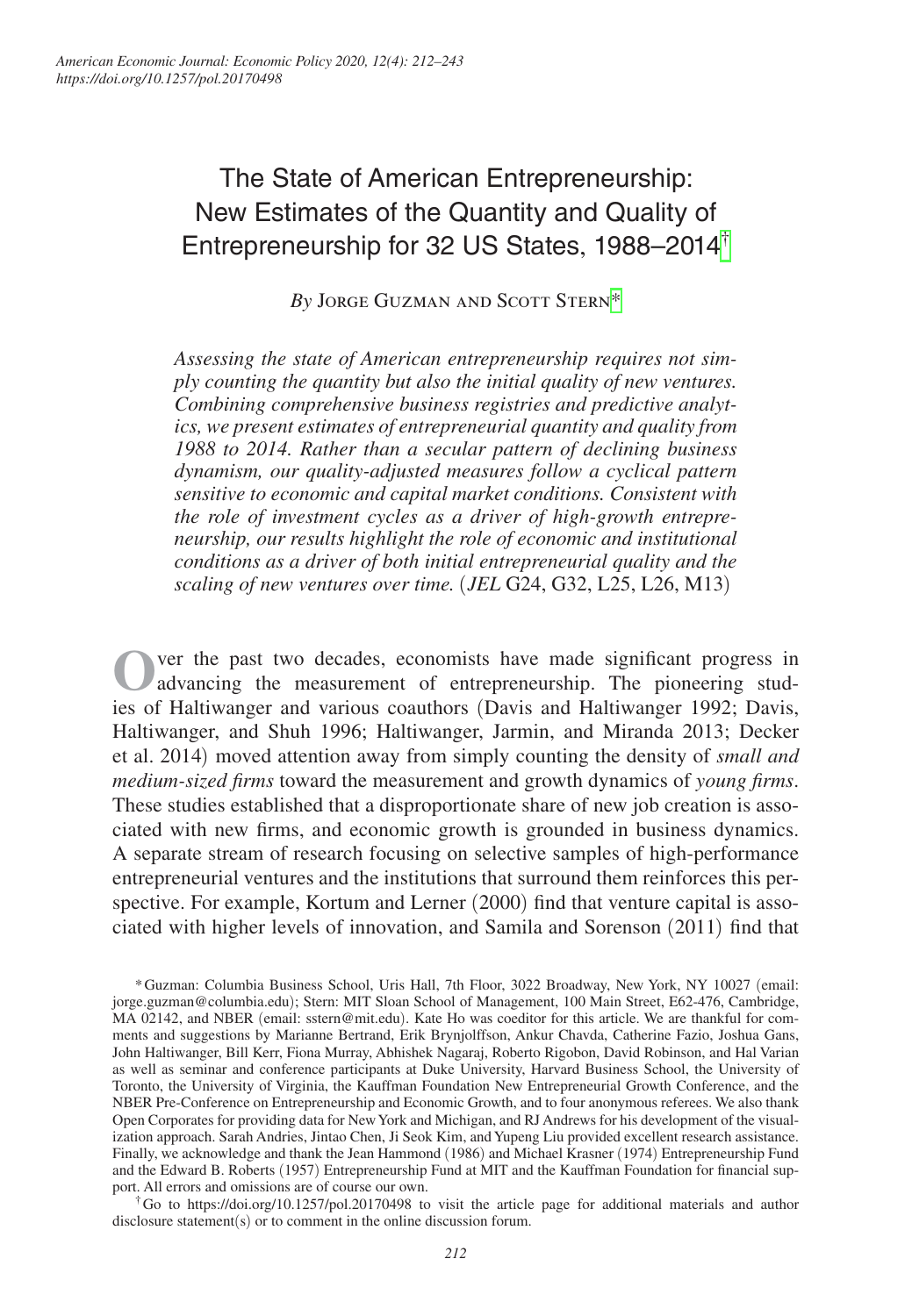venture capital has a positive impact on aggregate income, employment, and new establishment formation.

Notwithstanding these advances, there is increasing recognition that the relationship between entrepreneurship and economic growth depends not simply on the quantity but also on the underlying *quality* of new firms (Schoar 2010, Hurst and Pugsley 2011). While systematic population-level indices of the quantity of entrepreneurial activity (such as the Business Dynamics Statistics database, hereafter BDS) document a secular decline in the rate of business dynamism and the "aging" of US private sector establishments (Hathaway and Litan 2014a, b, c), researchers focused on venture capital and high-growth firms have documented a sizable increase after the Great Recession in the funding of growth-oriented entrepreneurial ventures (Gornall and Strebulaev 2015).

To put these differences in perspective, consider the gap between the rate (relative to GDP) (US Bureau of Economic Analysis 2017) of firm births per year as measured by the Business Dynamics Statistics (US Census Bureau 2017) versus the rate (relative to GDP) of successful growth firms founded in a particular year (i.e., the number of firms founded in a given year that achieved an initital public offering (IPO) or significant acquisition within 6 years of initial business registration) for the 32 states that will form the basis of our analysis. While the BDS shows a slow and steady decline of approximately 40 percent (consistent with Hathaway and Litan 2014a), the realization of growth experienced a much sharper up-and-down cycle, with 1996 representing the most successful start-up cohort in US history, followed by a relatively stable level from 200[1](#page-1-0) to 2008.<sup>1</sup> Moreover, while it has long been known that the growth consequences of start-up activity are concentrated in the outcomes of a very small fraction of the most successful firms (Kerr, Nanda, and Rhodes-Kropf 2014), prior attempts to use population-level data to characterize the rate of entrepreneurship have largely abstracted away from initial differences across firms in the ambitions of their founders or their inherent growth potential.[2](#page-1-1)

Simply put, alternative definitions of entrepreneurship suggest different assessments of the state of American entrepreneurship.

Not simply a matter of measurement, characterizing entrepreneurial quality by cohort allows for the empirical assessment of important economic and policy questions. For example, in line with the debt deflation theory suggested by Fisher (1933), Bernanke and Gertler (1989) suggest that high-quality entrepreneurship may be reduced during a recession due to structural financing constraints (while low-quality entrepreneurship may be unaffected). And this reduction in growth-oriented entrepreneurship can exacerbate a downturn through reduced business dynamism. Assessing this theoretical claim empirically requires the development of consistent measures for the quantity and quality of entrepreneurship at founding and observing

<span id="page-1-0"></span><sup>&</sup>lt;sup>1</sup>This divergence is reinforced by comparing BDS firm births and economic growth. While the BDS has little cyclical variation (and is on a downward decline), GDP growth is far more variable, with a sharp upward trend through the 1990s and a downward decline over the subsequent period. In recent work, Decker et al. (2016) show that high growth in the high tech sector (as defined by a collection of NAICS codes) has followed a more cyclical

<span id="page-1-1"></span> $<sup>2</sup>$ The challenge is fundamentally a measurement problem: "The problem is that it is very difficult, if not impos-</sup> sible, to know at the time of founding whether or not firms are likely to survive and/or grow" (Hathaway and Litan 2014b, 2).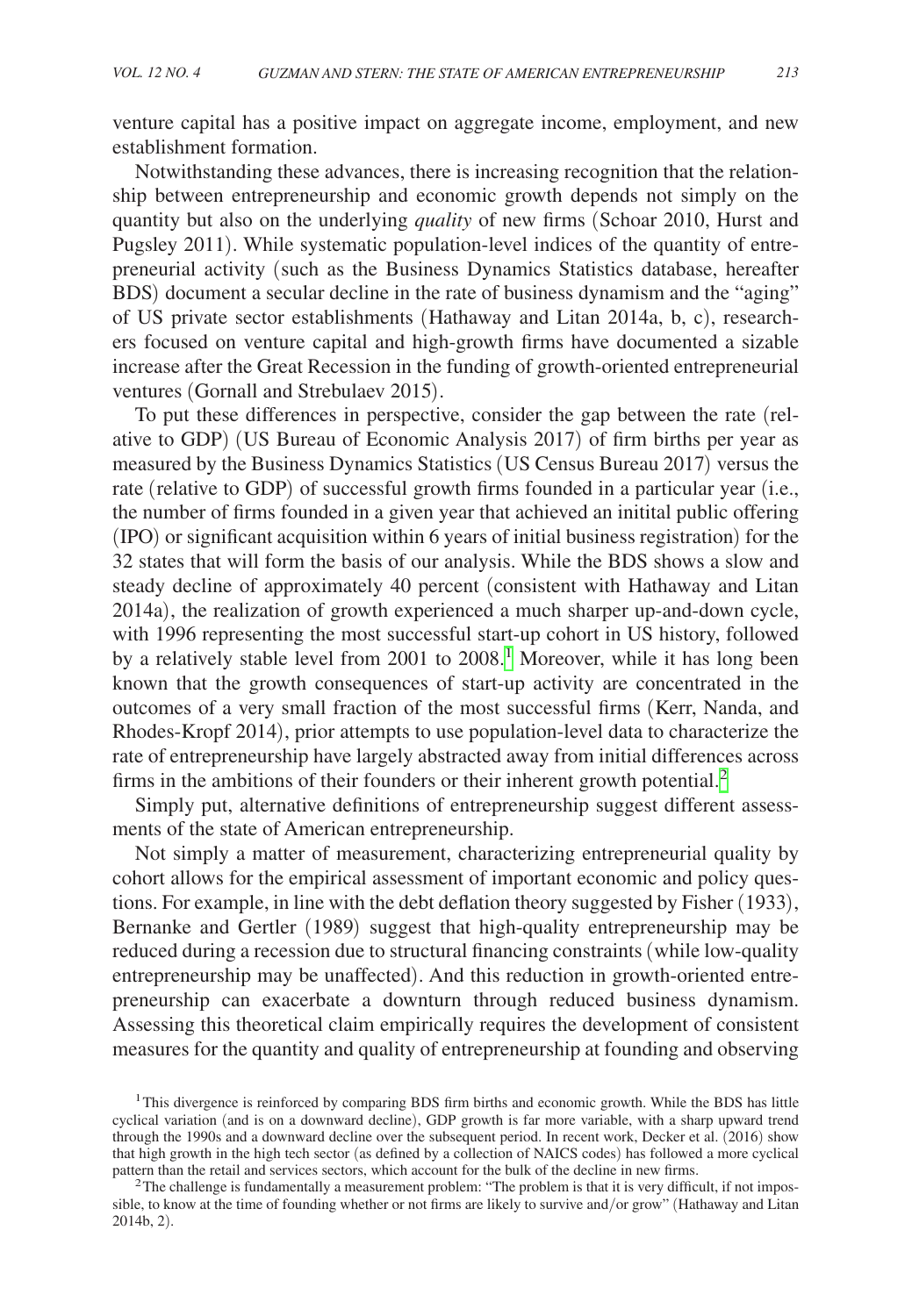how these measures change at different points in the business cycle. From a policy perspective, fostering growth-oriented entrepreneurship may be fundamentally different than focusing on policies that enhance the environment for "Main Street" businesses (Aulet and Murray 2013, Mills and McCarthy 2016, Chatterji 2018), and so being able to differentiate between new ventures in terms of their growth potential can offer more targeted and effective entrepreneurship policy.

Building on Guzman and Stern (2015, 2017), this paper develops and implements a novel approach to the measurement of both the quantity and quality of entrepreneurship, which we then use to provide substantive insight into both the-oretical and policy questions.<sup>[3](#page-2-0)</sup> Our approach to measuring entrepreneurial quality combines three interrelated insights. First, a practical requirement for any growth-oriented entrepreneur is business registration (as a corporation, partnership, or limited liability company). These public documents allow us to observe a "population" sample of entrepreneurs observed at a similar (and foundational) stage of the entrepreneurial process. Second, moving beyond simple counts of business registrants (Klapper, Amit, and Guillén 2010), we are able to measure characteristics related to entrepreneurial quality *at or close to the time of registration*. These characteristics include how the firm is organized, how it is named, and how the idea behind the business is protected. These start-up characteristics may reflect choices by founders who perceive their venture to have high potential. In other words, though observed start-up characteristics are not causal drivers of start-up performance, they may nonetheless represent early-stage "digital signatures" of high-quality ventures. Third, we leverage the fact that though rare, we observe meaningful growth outcomes for some firms and are therefore able to estimate the relationship between these growth outcomes and start-up characteristics. This mapping allows us to form an estimate of entrepreneurial quality for any business registrant within our sample, even those in recent cohorts where a growth outcome (or lack thereof) has not yet had time to be observed.

We use this predictive analytics approach to propose three new statistics for the measurement of growth entrepreneurship: the Entrepreneurship Quality Index (EQI), the Regional Entrepreneurship Cohort Potential Index (RECPI), and the Regional Entrepreneurial Acceleration Index (REAI). EQI is a measure of *average quality* within any given group of firms and allows for the calculation of the probability of a growth outcome for a firm within a specified population of start-ups. RECPI multiplies EQI and the number of start-ups within a given geographical region (e.g., from a zip code or town to the entire 32-state coverage of our sample)

<span id="page-2-0"></span><sup>&</sup>lt;sup>3</sup>In our earlier work, we undertook preliminary explorations of the approach that we develop in this paper. In Guzman and Stern (2015), we introduced the overall methodology in an exploratory way by examining regional clusters of entrepreneurship, such as Silicon Valley, at a given point in time. We then focused on a single US state (Massachusetts) to see if it was feasible to estimate entrepreneurial quality over time on a near real-time basis (Guzman and Stern 2017). This paper builds on these earlier exercises to develop an analysis for 32 "representative" US states (comprising more than 80 percent of overall GDP) over a 27-year period, introduce new economic statistics that allow for the characterization of entrepreneurial quantity and quality over time and place, consider the relationship between alternative metrics of entrepreneurship and measures of economic performance, and consider the changing nature of regional entrepreneurship for selected metropolitan areas. Passages of text describing our methodology and approach, as well as the Data Appendix, draw upon these earlier papers (with significant revision for clarity and concision as appropriate).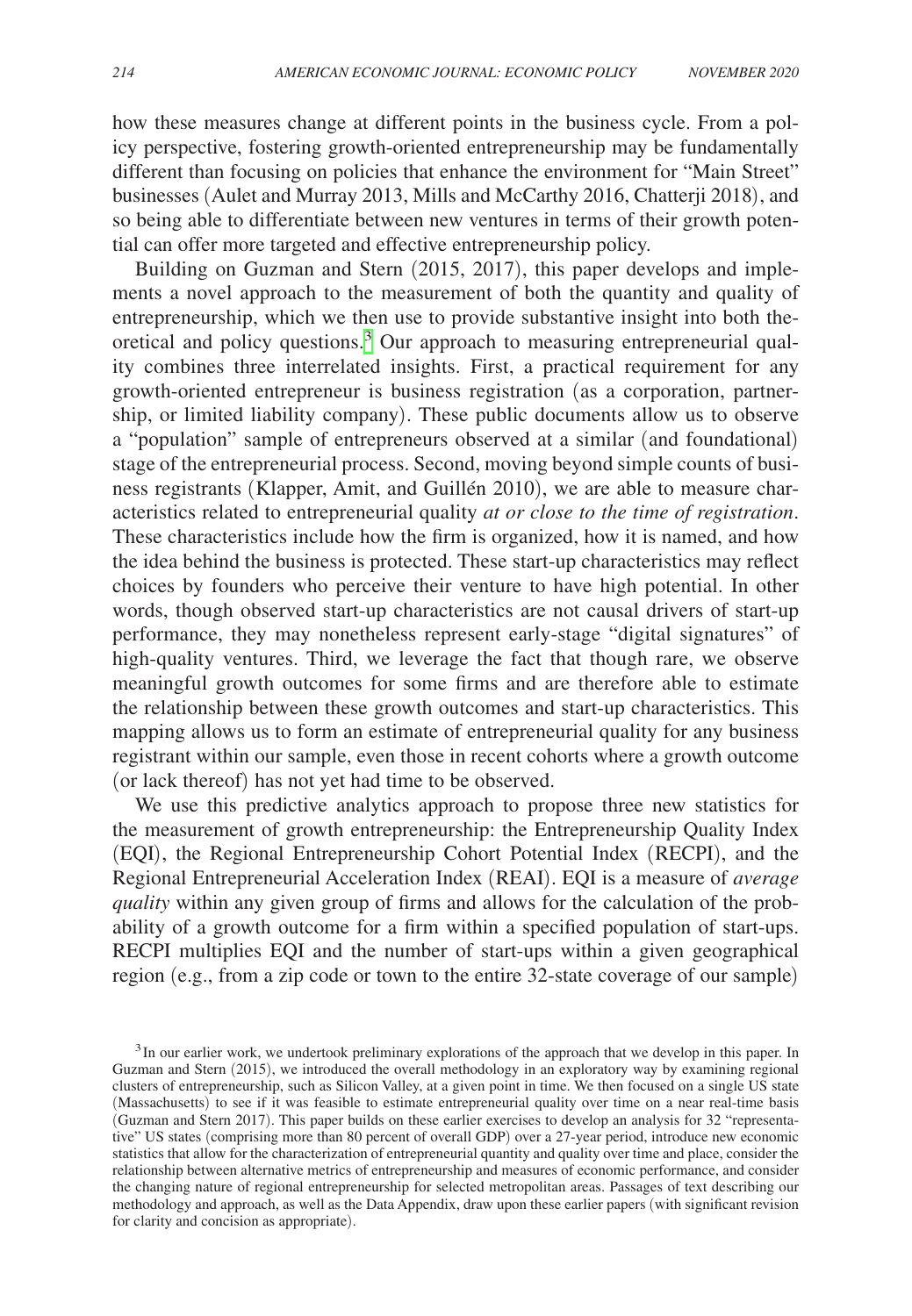and so is a measure of the quality-adjusted quantity of entrepreneurship. Whereas EQI compares entrepreneurial quality across different groups, RECPI allows the direct calculation of the expected number of growth outcomes from a given start-up cohort within a given regional boundary. REAI, on the other hand, measures the ratio between the realized number of growth events for a given start-up cohort and the expected number of growth events for that cohort (i.e., RECPI). REAI offers a measure of whether the "ecosystem" in which a start-up grows is conducive to growth (or not) and allows variation in ecosystem performance across time and at an arbitrary level of geographic granularity.

We calculate these measures on an annual basis for 32 US states for the period 1988–2014. We document several key findings. First, in contrast to the secular and steady decline observed in the BDS, RECPI/GDP has followed a cyclical pattern that seems sensitive to the capital market environment and overall economic conditions. Second, while the peak value of RECPI/GDP is recorded in 2000, the overall level during the first decade of the 2000s is actually higher than the level observed between 1990 and 1995, with an additional upward swing beginning in  $2010<sup>4</sup>$  $2010<sup>4</sup>$  $2010<sup>4</sup>$  Even after controlling for change in the overall size of the economy, the third-highest level of entrepreneurial growth potential is registered in 2014. Finally, there is striking variation over time in the likelihood of start-up firms at a given quality level to realize their potential (REAI): REAI declined sharply in the late 1990s and did not recover through 2008. While we focus on estimates of entrepreneurial quality based on a predictive model of equity growth outcomes (the achievement of an IPO or significant acquisition within 6 years of founding), these broad patterns of results also hold if one focuses on alternative definitions of equity growth (e.g., focusing only on IPOs) or alternative growth measures such as the realization of more than 500 employees within the first 6 years after founding.<sup>5</sup>

We use these measures to assess the long-standing theoretical debate regarding the relationship between entrepreneurship and the business cycle. While a long line of theoretical work emphasizes the potential for economic growth to stimulate and nurture the founding of new growth-oriented ventures, either by improving the balance sheet of investors (Fisher 1933, Bernanke and Gertler 1989, Carlstrom and Fuerst 1997, Rampini 2004) or the investor expectations of follow-on capital availability (Caballero, Farhi, and Hammour 2006; Nanda and Rhodes-Kropf 2014), others have emphasized the potential for a "cleansing effect" of recessions, whereby downturns instead enhance the potential of the firms that are founded ventures at that time (Schumpeter 1939, Cabarello and Hammour 1994). A key insight of this theoretical literature is that economic conditions shape the aggregate entrepreneurial potential of start-up cohorts and the overall incidence of high-growth start-ups but not the total number of start-ups founded for each cohort. We use our measurement

<span id="page-3-0"></span><sup>4</sup>We use a "nowcasting" index for the most recent cohorts which only uses start-up characteristics available within the business registration data and compare that index to an "enriched" index that captures events that might occur early within the life of a start-up, such as the initial receipt of intellectual property.

<span id="page-3-1"></span> $<sup>5</sup>$ Our employment growth results are based on a private sector data source, Infogroup USA. While we highlight</sup> the robustness of our core findings to this potentially noisy measure of employment growth in this paper, we do not undertake a systematic assessment of employment-oriented growth outcomes, which could be conducted more naturally with a comprehensive administrative dataset such as the LBD.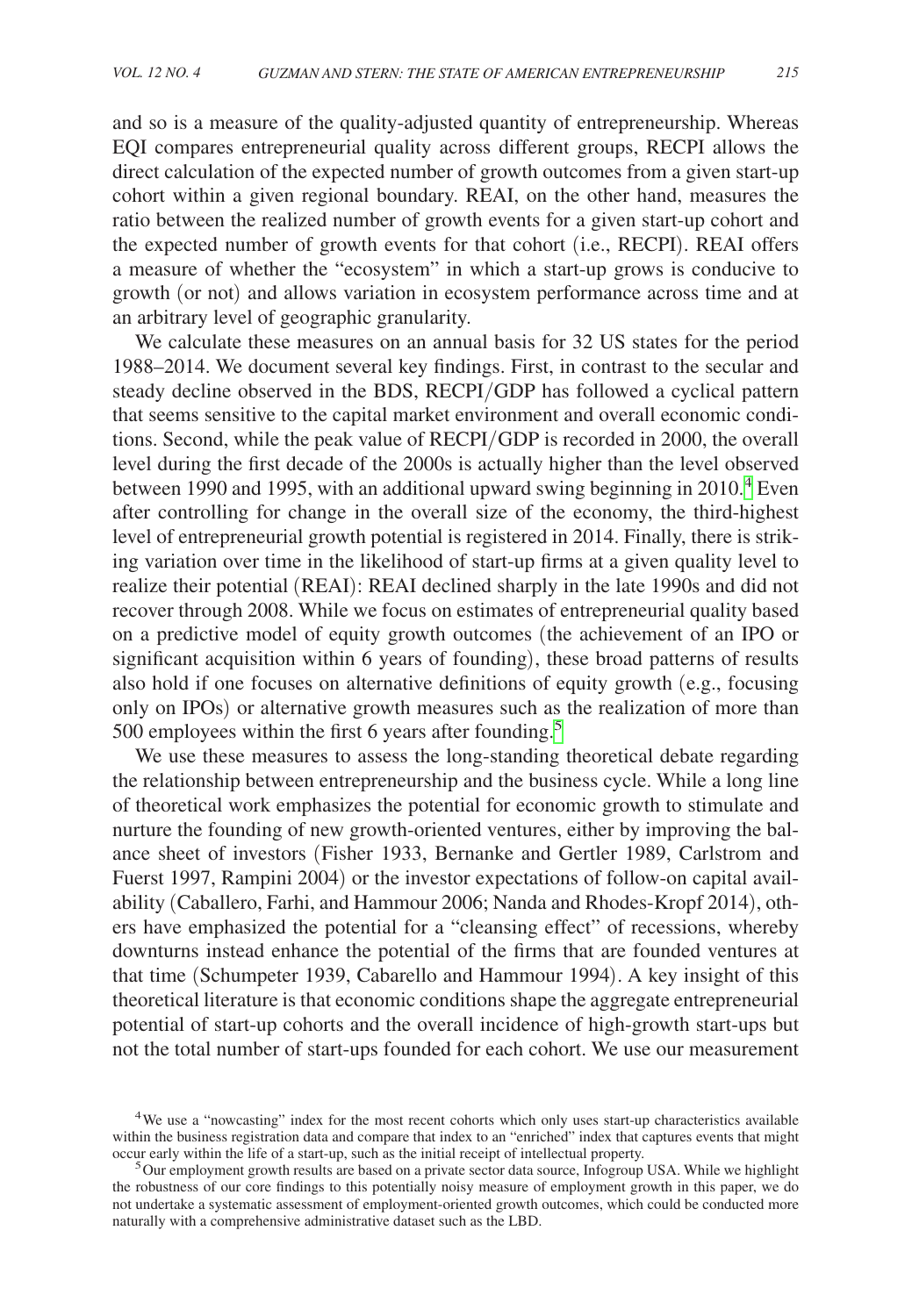of both quantity and initial entrepreneurial quality to test this hypothesis directly. Using a structural vector autoregression (SVAR) model, we provide the first evidence that quality-adjusted quantity (RECPI) is procyclical, while quantity is unrelated to economic conditions.

Our approach of course comes with important limitations and caveats. First, and most importantly, we strongly caution against a causal interpretation of the regressors we employ for our predictive analytics—while factors such as eponymy and the form of business registration are a "digital signature" that allows us to differentiate among firms in the aggregate, these are not meant to be interpreted as causal factors that lead to growth per se (i.e., simply registering their firm in Delaware is not going to directly enhance an individual firm's underlying growth potential). And while we are encouraged by the robustness of our core approach across multiple states and time periods, we can easily imagine (and are actively working on identifying) additional firm-level measures that might allow for even more differentiation in quality or account directly for changing patterns over time and space in the drivers of growth. Finally, though we show some robustness of our findings to the use of employment-oriented growth outcomes, a more complete assessment of the differences between equity growth outcomes and employment-oriented outcomes remains outstanding.

Keeping in mind these caveats, our findings nonetheless do offer a new perspective on the state of American entrepreneurship. Most importantly, our results highlight that the recent shift in attention toward young firms (pioneered by Haltiwanger and coauthors) is enriched by accounting directly for initial heterogeneity among new firms. Even within the same industry, there is significant heterogeneity among new firms in their ambition and inherent potential for growth.<sup>[6](#page-4-0)</sup> Policies that implicitly treat all firms as equally likely candidates for growth are likely to expect too much from the vast majority of firms with relatively low growth potential. Second, the striking decline in REAI after the boom period of the 1990s is the first independent evidence for an often-cited concern of practitioners: even as the number of new ideas and potential for innovation are increasing, there seems to be a reduction in the ability of companies to scale in a meaningful and systematic way.

Our approach holds promise for multiple areas of economics research and policy. For example, a predictive analytics approach to entrepreneurial quality allows for the assessment of the relative importance of passive versus proactive growth firms in the overall process of firm growth and the specific role of venture capital in enabling the growth of firms with high initial quality (Catalini, Guzman, and Stern 2019). In addition, it is possible to use our approach to examine the role of gender differences among founders in the process of attracting venture capital and overall firm growth (Guzman and Kacperczyk 2019). And it is possible to use this approach (which uses firm choices regardless of location) to assess the role of location (e.g., whether the firm is in Silicon Valley) in facilitating firm growth (Guzman and Stern 2015), shaping the incentives to migrate between locations (Guzman 2019), and in assessing the role of local institutions (such as universities) and policies (such as tax) in shaping

<span id="page-4-0"></span><sup>&</sup>lt;sup>6</sup>In recent work, Decker et al. (2016) use business dynamics estimates to also document important variation in rates of dynamisms across industries.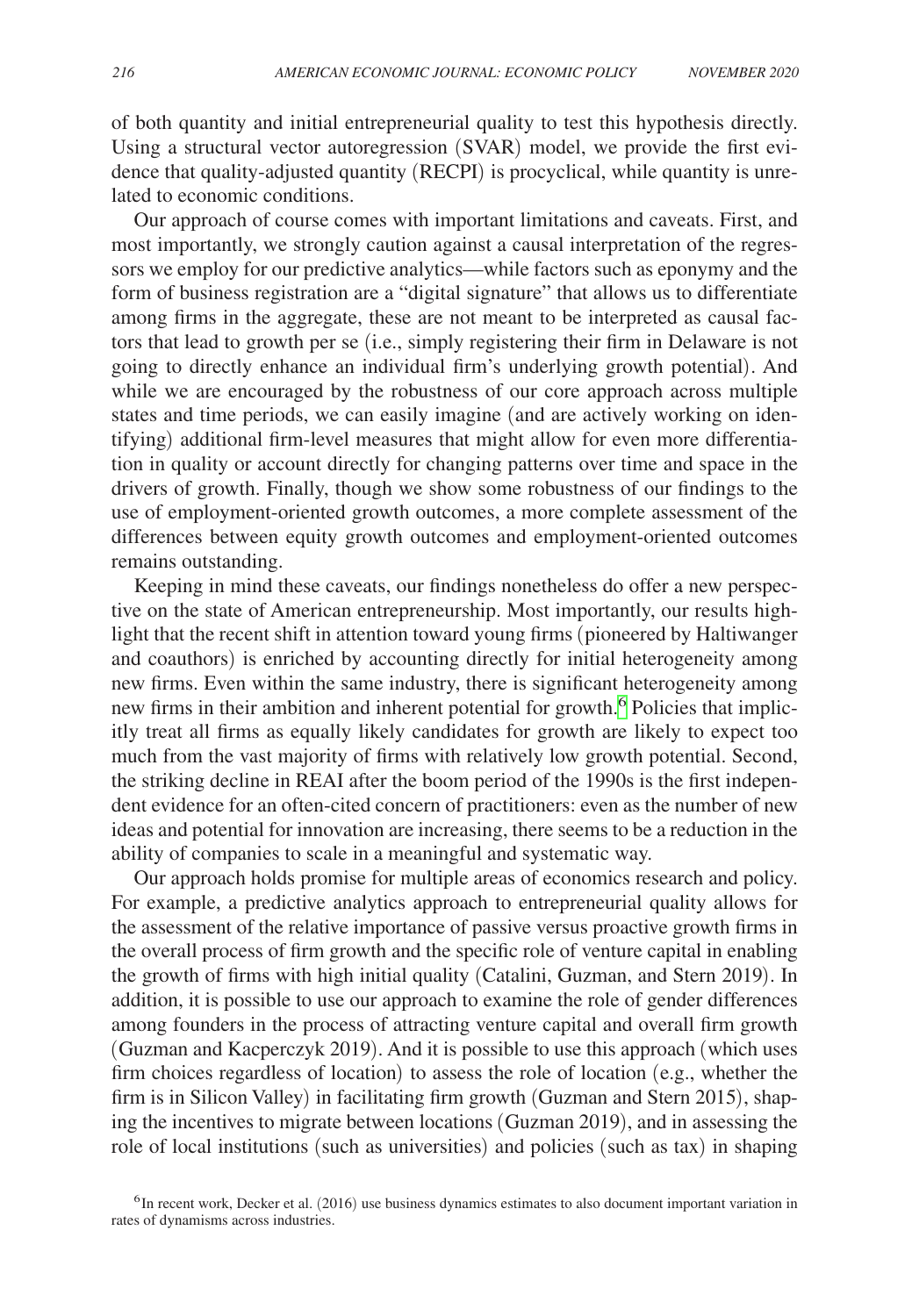the process of firm founding and growth (Tartari and Stern 2018; Fazio, Guzman, and Stern 2019).

The rest of this paper is organized as follows. Section I provides an overview of entrepreneurial quality in economics and briefly outlines our theoretical intuition. Section II explains our methodology and Section III our dataset and the estimation of entrepreneurial quality for our sample. Sections IV and V describe the variation in our key statistics across geography and time. Section VI compares the relationship of our index to an alternative measure of economic growth using employment outcomes. In Section VII, we test empirically the relationship between GDP growth and changes in national entrepreneurship. Section VIII concludes.

### **I. Entrepreneurial Quality: Do Initial Differences Matter?**

Economists have long sought to understand the role of firm-specific characteristics in industry dynamics. Gibrat (1931) provides the foundational benchmark in this area: Gibrat's Law proposes that the growth rate of firms (and the variance in that growth rate) is independent of firm size (Sutton 1997). Despite broad patterns consistent with Gibrat's Law, a large literature beginning with Mansfield (1962) instead emphasizes deviations from proportional growth. This literature first emphasized that smaller firms have both higher growth rates and lower probabilities of survival (Mansfield 1962, Acs and Audretsch 1988, among others), but over time additional research suggested that younger firms also had high average growth rates and lower survival probabilities (Evans 198[7](#page-5-0); Dunne, Roberts, and Samuelson 1988).<sup>7</sup>

Davis and Haltiwanger (1992) clarified this empirical debate by considering simultaneously the role of size and age and developing systematic evidence that virtually all net job creation was in fact due to younger firms (which are small because they are young) rather than smaller firms per se (Davis, Haltiwanger, and Shuh 1996; Haltiwanger, Jarmin, and Miranda 2013; Akcigit and Kerr 2018). Building on these studies, Decker et al. (2014) extend this approach to document an overall decline in the rate of new firms that have at least one employee, which the authors characterize as a reduction in the rate of business dynamism, with meaningful variation across industry groups (Decker et al. 2016).

However, the role of young firms in shaping job creation is not homogenous across the population of new firms. The vast majority of new firms are associated with no net new job growth, and consequently, a very small fraction of new firms is disproportionately responsible for net new job growth. Using surveys and aggregate economic comparisons, some have suggested that these differences in growth are accounted for by underlying differences in the firms themselves (Hurst and Pugsley 2011, Kaplan and Lerner 2010, Schoar 2010). Yet, beyond broad industry effects, systematic studies of firm dynamics have yet to incorporate such ex ante differences in a way that ties closely to the highly skewed ex post distribution of firm growth.

<span id="page-5-0"></span> $<sup>7</sup>$ Not simply a set of empirical regularities, these findings formed the foundations for important theoretical</sup> work, notably Jovanovic (1982) and subsequent formal models of firm and industry dynamics (Ericson and Pakes 1995, Klepper 1996, Hopenhayn 1992, Klette and Kortum 2004).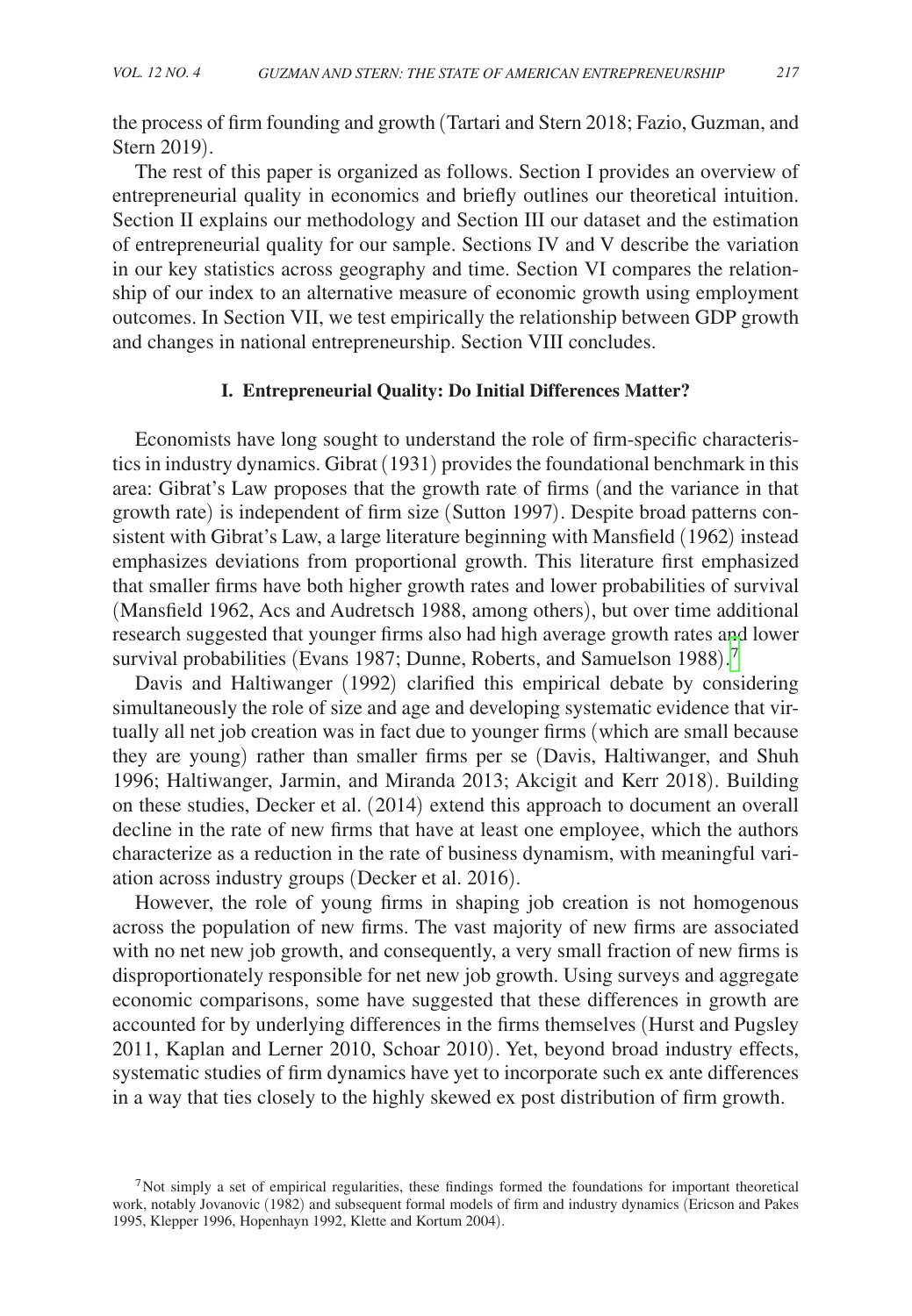Accounting for this skew requires confronting a measurement quandary: at the time that a company is founded, one cannot observe whether that particular firm will experience a skewed growth outcome (or not). This challenge is fundamental, since entrepreneurship involves a high level of uncertainty and luck. And some outsized successes certainly result from unlikely origins. Ben and Jerry's, for example, was founded with the intention to be a one-store, homemade ice cream shop. With that said, many of the most successful firms in the economy were founded with a strong growth orientation. For example, Jeff Bezos founded Amazon with the intention of first creating the "world's biggest bookstore" in order to take advantage of the nascent potential of electronic commerce (Stone 2013). To the extent that the new firms that ultimately contribute to the skew are drawn disproportionately from firms with significant growth ambitions and underlying potential at their time of founding, identifying these growth-oriented firms can contribute significantly to the understanding of firm dynamics.

Our key insight is that while it may be difficult to identify the potential for growth based on traditional economic metrics (e.g., profits during the first of operations), the founders themselves likely have information about the underlying quality of their idea and their personal level of ambition and make choices at the time of founding consistent with their objectives and potential for growth. Specifically, we can take advantage of the fact that entrepreneurs who assess the underlying quality of their venture to be higher are more likely to make choices that result in "digital signatures" associated with growth-oriented start-up firms, and that firms with these resulting digital signatures are themselves more likely to grow. In other words, we can map the realized performance of start-ups to the early-stage choices of founders. By mapping the relationship between growth outcomes and these founder choices, we are able to form an estimate of entrepreneurial quality at founding.

To understand this intuition, consider a simple model where all new firms have an underlying quality level *q* (e.g., the underlying value of the idea and the ambition and capabilities of the founder) that is observable to the entrepreneur but not to the econometrician. Firms with a higher level of *q* are more likely to realize a meaningful growth outcome *g*. In addition, all entrepreneurs face a set of binary corporate governance and strategy choices  $H = \{h_1, \ldots, h_N\}$ , such as how to register the firm (e.g., as an LLC or corporation), what to name the firm (e.g., whether to name the firm after the founders), and how to protect their underlying idea (e.g., whether to apply for either a patent or trademark). Suppose further that while the cost of each corporate governance choice *h* is independent of the quality of the idea (but might vary idiosyncratically across entrepreneurs), the expected value of each of these choices is increasing in underlying quality (i.e., firms with a higher *q* receive a higher marginal return to each element of *H*). Finally, suppose that while the econometrician cannot observe underlying quality, she is able to observe both the corporate governance choice bundle  $H^*$  as well as growth outcomes  $g$ . The proof in online Appendix B demonstrates that the mapping between *g* and *H* allows us to form a consistent estimate of the underlying probability of growth conditional on initial conditions  $H$  (we refer to this estimate as  $\theta$ ) and, importantly that, this mapping is a monotonically increasing function of *q*.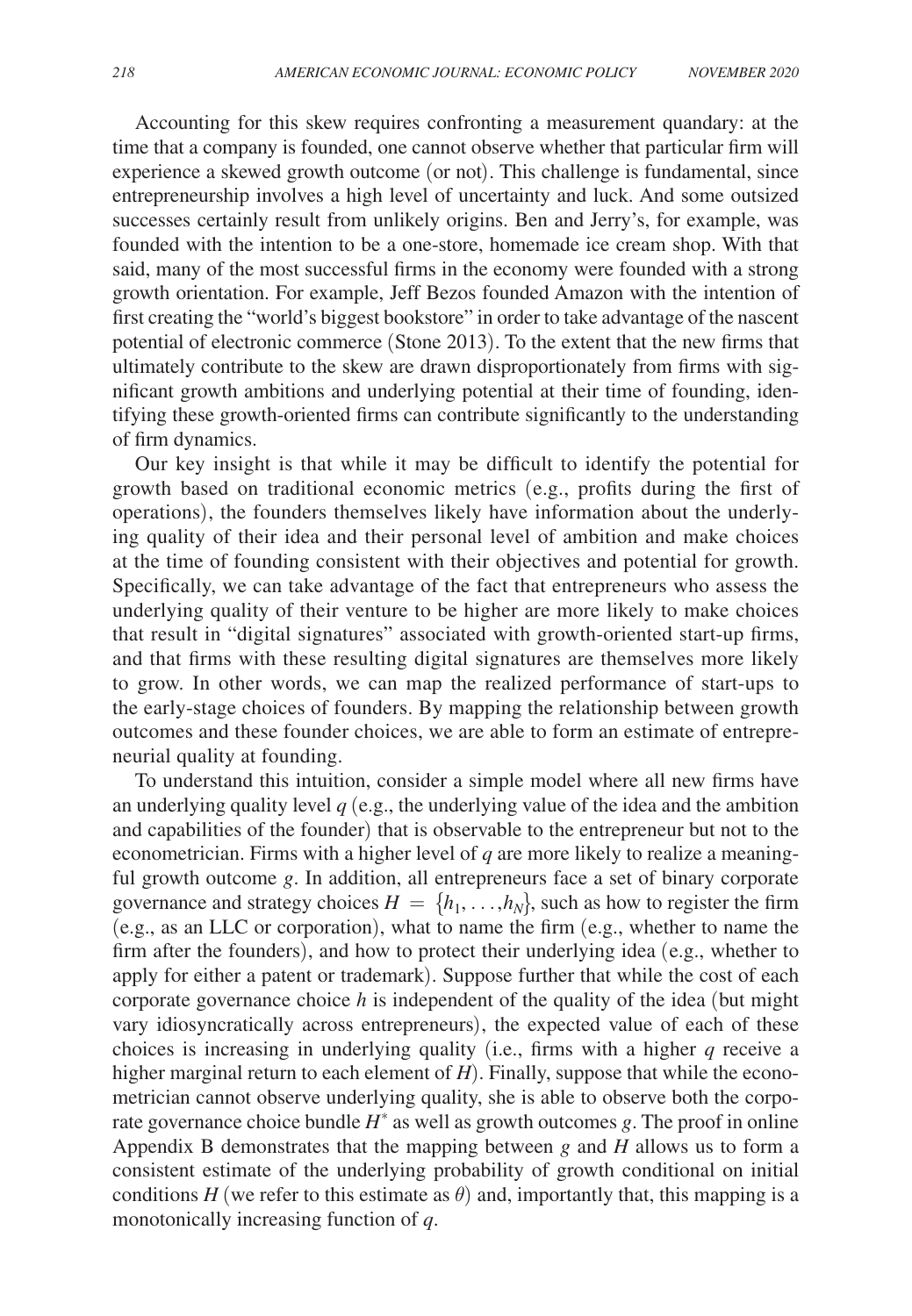### **II. The Measurement of Entrepreneurial Quality and Performance**

Building on this discussion, we now develop our empirical strategy. Our goal is to estimate the relationship between a growth outcome,  $g$ , and early firm choices,  $H^*$ , in order to form an estimate of the probability of growth  $\hat{\theta}$  for all firms at their time of founding. This approach (and our discussion) builds directly on Guzman and Stern (2015, 2017).

We combine three interrelated insights. First, as the challenges to reach a growth outcome as a sole proprietorship are formidable, a practical requirement for any entrepreneur to achieve growth is business registration (as a corporation, partnership, or limited liability company). This practical requirement creates a public record of all registered companies, allowing us to form a population sample of entrepreneurs "at risk" of growth at a similar (and foundational) stage. Second, we are able to potentially distinguish among business registrants through the measurement of characteristics related to entrepreneurial quality observable at or close to the time of registration*.*  For example, we can measure start-up characteristics, such as whether the founders name the firm after themselves (eponymy), whether the firm is organized in order to facilitate equity financing (e.g., registering as a corporation or in Delaware), or whether the firm seeks intellectual property protection (e.g., a patent or trademark). Third, we leverage the fact that though rare, we observe meaningful growth outcomes for some firms (e.g., those that achieve an IPO or high-value acquisition within six years of founding). Combining these insights, we measure entrepreneurial quality by estimating the relationship between observed growth outcomes and start-up characteristics using the population of at-risk firms. For firm *i* born in region *r* at time *t* with start-up characteristics  $H_{i,r,t}$  and growth outcome  $g_{i,r,t+s}$ , we estimate

(1) 
$$
\theta_{i,r,t} = \Pr(g_{i,r,t+s}|H_{i,r,t}) = f(\alpha + \beta H_{i,r,t}).
$$

This model allows us to predict quality as the probability of achieving a growth outcome given start-up characteristics at founding and so estimate entrepreneurial quality as  $\hat{\theta}_{i,r,t}$ . As long as the process by which start-up characteristics map to growth remains stable over time (an assumption which is itself testable), this mapping allows us to form an estimate of entrepreneurial quality for any business registrant within our sample (even those in recent cohorts where a growth outcome or not has not yet had time to be observed).

We use these estimates to propose three new entrepreneurship statistics capturing the level of entrepreneurial quality for a given population of start-ups, the potential for growth entrepreneurship within a given region and start-up cohort, and the performance over time of a regional entrepreneurial ecosystem in realizing the potential performance of firms founded within a given location and time period.

### A. *The Entrepreneurial Quality Index*

To create an index of entrepreneurial quality for any group of firms (e.g., all the firms within a particular cohort or a group of firms satisfying a particular condition), we simply take the *average* quality within that group. Specifically, in our regional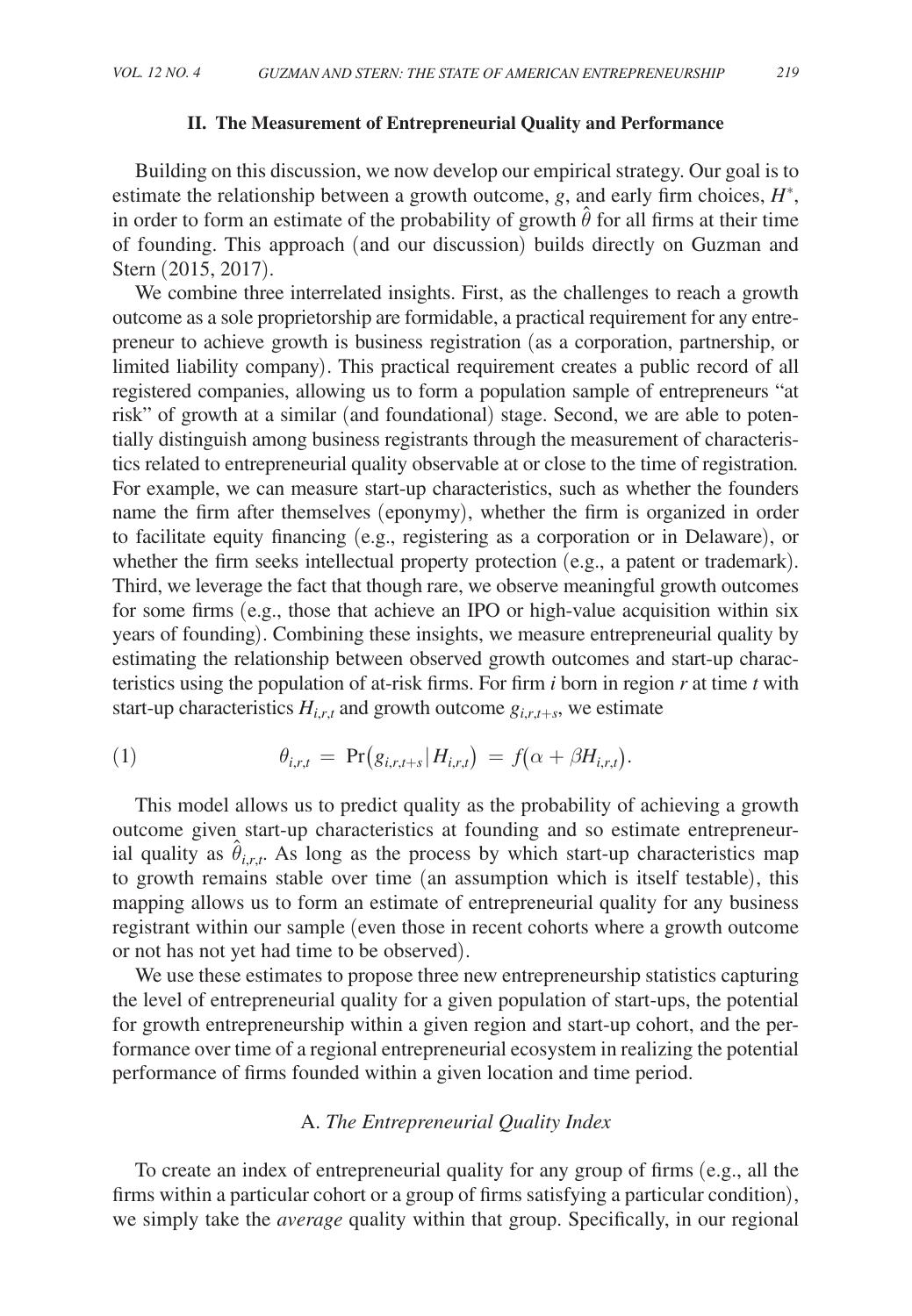analysis, we define the *Entrepreneurial Quality Index* as an aggregate of quality at the region-year level by simply estimating the average of  $\theta_{i,r,t}$  over that region:

(2) 
$$
EQI_{r,t} = \frac{1}{N_{r,t}} \sum_{i \in \{I_{r,t}\}} \theta_{i,r,t},
$$

where  $\{I_{r,t}\}$  represents the set of all firms in region *r* and year *t*, and  $N_{r,t}$  represents the number of firms in that region-year. To ensure that our estimate of entrepreneurial quality for region *r* reflects the quality of start-ups in that location rather than simply assuming that start-ups from a given location are associated with a given level of quality, we exclude any location-specific measures  $H_{rt}$  from the vector of observable start-up characteristics.

### B. *The Regional Entrepreneurship Cohort Potential Index*

From the perspective of a given region, the overall inherent potential for a cohort of start-ups combines both the quality of entrepreneurship in a region and the number of firms in such region (a measure of quantity). To do so, we define RECPI as simply  $EQI_{r,t}$  multiplied by the number of firms in that region-year:

$$
RECPI_{r,t} = EQI_{r,t} \times N_{r,t}.
$$

Since our index multiplies the average probability of a firm in a region-year to achieve growth (quality) by the number of firms, it is, by definition, the expected number of growth events from a region-year given the start-up characteristics of a cohort at birth. This measure of course abstracts away from the ability of a region to realize the performance of start-ups founded within a given cohort (i.e., its ecosystem performance) and instead can be interpreted as a measure of the "potential" of a region given the "intrinsic" quality of firms at birth, which can then be affected by the impact of the entrepreneurial ecosystem or shocks to the economy and the cohort between the time of founding and a growth outcome.

### C. *The Regional Entrepreneurial Acceleration Index* (*REAI*)

While RECPI estimates the *expected* number of growth events for a given group of firms, over time we can observe the *realized* number of growth events from that cohort. This difference can be interpreted as the relative ability of firms within a given region to grow, conditional on their initial entrepreneurial quality. Variation in ecosystem performance could result from differences across regional ecosystems in their ability to nurture the growth of start-up firms or changes over time due to financing cycles or economic conditions. We define REAI as the ratio of realized growth events to expected growth events:

$$
REAI_{r,t} = \frac{\sum g_{i,r,t}}{RECI_{r,t}}.
$$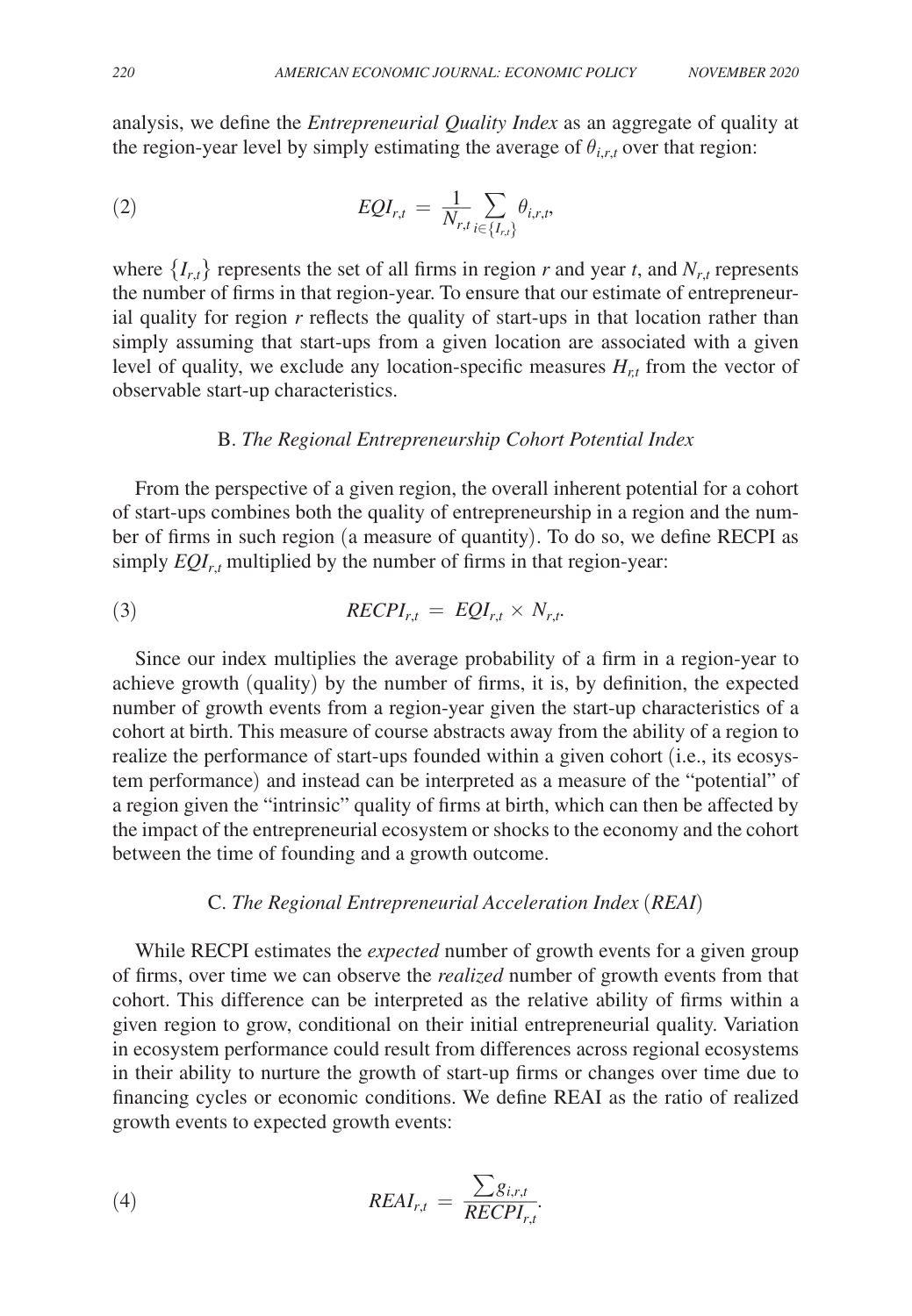A value of REAI above 1 indicates a region-cohort that realizes a greater than expected number of growth events (and a value below 1 indicates underperformance relative to expectations). REAI is a measure of a regional performance premium: the rate at which the regional business ecosystem supports high-potential firms in the process of becoming growth firms.

Together, EQI, RECPI, and REAI offer researchers and regional stakeholders the ability to undertake detailed evaluations (over time and at different levels of geographic and sectorial granularity) of entrepreneurial quality and ecosystem performance.

### **III. Data and Entrepreneurial Quality Estimation**

Our analysis leverages business registration records, a potentially rich and systematic dataset for the study of entrepreneurship. Business registration records are public records created when an individual registers a new business as a corporation, LLC, or partnership. Online Appendix C of the Supplementary Materials in this paper provides a rich and detailed overview of this dataset, as do the Data Appendixes in our prior work (Guzman and Stern 2015, 2017).

We focus on 32 US states from 1988 to 2014 (see online Appendix C for a list), collected through the Start-up Cartography Project (Andrews et al. 2019). While it is possible to found a new business without business registration (e.g., a sole proprietorship), the benefits of registration are substantial and include limited liability, various tax benefits, the ability to issue and trade ownership shares, and credibility with potential customers. Furthermore, all corporations, partnerships, and limited liability companies must register with a secretary of state (or equivalent) in order to take advantage of these benefits: the act of registering the firm triggers the legal creation of the company. As such, these records reflect the population of businesses that take a form that is a practical prerequisite for growth.

Concretely, our analysis draws on the complete population of firms satisfying one of the following conditions: (i) a for-profit firm in the local jurisdiction or (ii) a for-profit firm whose jurisdiction is in Delaware but whose principal office address is in the local state. In other words, our analysis excludes nonprofit organizations as well as companies whose primary location is not in the state. The resulting dataset contains 27,976,477 observations.<sup>8</sup> For each observation, we construct variables related to (i) a growth outcome for each start-up, (ii) start-up characteristics based on business registration observables, and (iii) start-up characteristics based on external observables that can be linked directly to the start-up. We briefly review each one in turn and provide a more detailed summary in our online Data Appendix.

<span id="page-9-0"></span><sup>&</sup>lt;sup>8</sup>The number of firms founded in our sample is substantially higher than in the US Census Business Dynamics Statistics (US Census Bureau 2017), done from tax records. For example, for Massachusetts in the period 2003–2012, the BDS records an average of 8,615 new firms per year, and we record an average of 24,090 firm registrations. We have yet to explore the reasons for this difference. However, we expect that it may be explained in part by the: (i) partnerships and LLCs that do not have income during the year do not file a tax return and are thus not included in the BDS and (ii) firms that have zero employees and thus are not included in the BDS.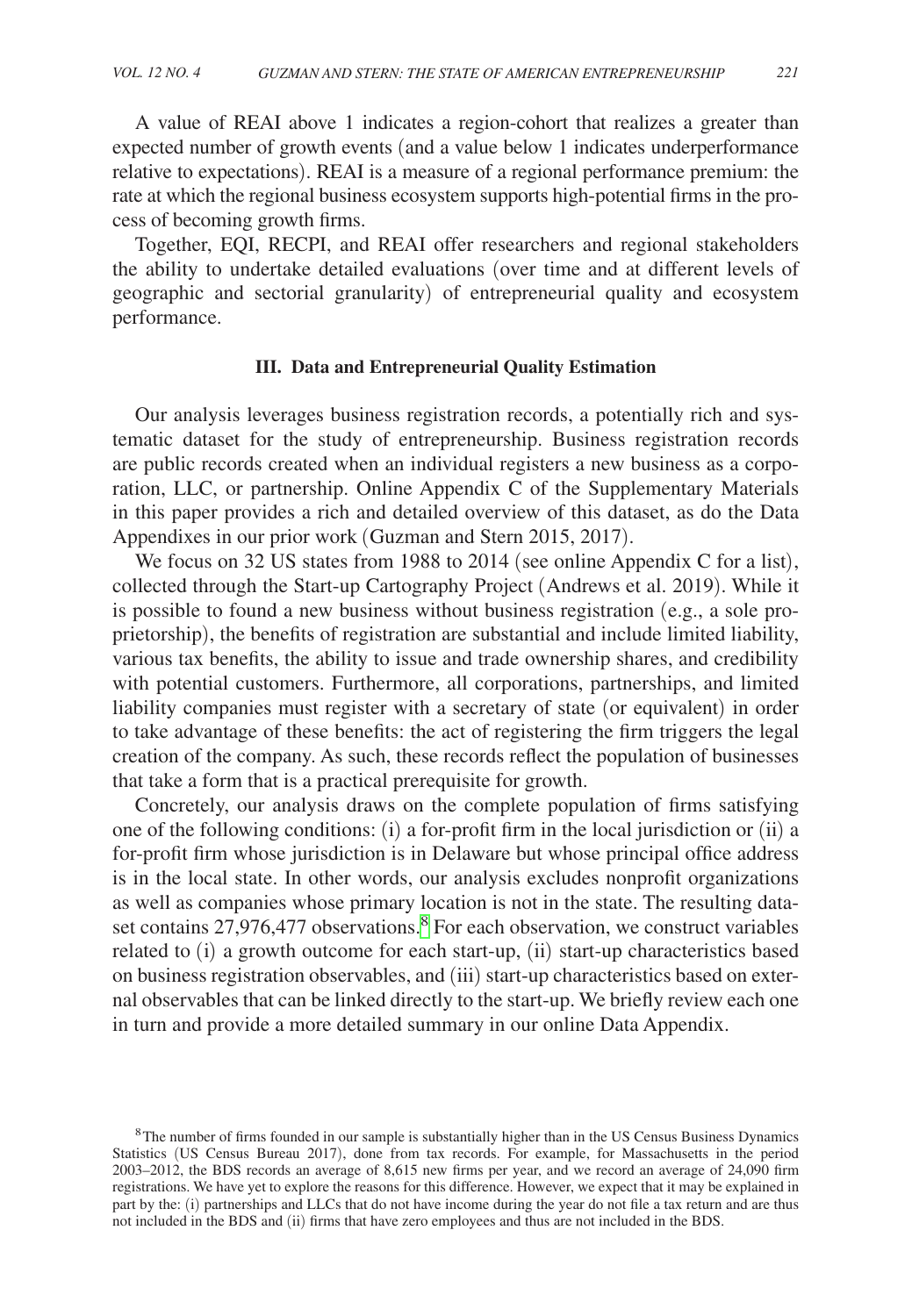*Growth*.—The growth outcome utilized in this paper, *Growth*, is a dummy variable equal to 1 if the start-up achieves an IPO or is acquired at a meaningful positive valuation within six years of registration<sup>[9](#page-10-0)</sup> as reported in the Thomson Reuters SDC database (Refinitiv 2018). [10](#page-10-1) During the period of 1998 to 2008, we identify 13,406 firms that achieved growth, of which 1,378 are IPOs and 12,028 are acquisitions, representing 0.07 percent of the total sample of firms in that period.

*Start-Up Characteristics*.—At the center of our analysis is an empirical approach to map growth outcomes to observable characteristics of start-ups at or near the time of business registration. We develop two types of measures of start-up characteristics: (i) measures based on business registration data observable in the registration record itself and (ii) measures based on external indicators of start-up quality that are observable at or near the time of business registration.

### A. *Measures Based on Business Registration Observables*

We construct 12 measures based on information observable in business registration records. We first create two binary measures that relate to how the firm is registered: *Corporation*, whether the firm is a corporation rather than an LLC or partnership; and *Delaware Jurisdiction*, whether the firm is registered in Delaware. We then create two additional measures based directly on the name of the firm. *Eponymy* is equal to 1 if the first, middle, or last name of the top managers is part of the name of the firm itself.<sup>[11](#page-10-2)</sup> We hypothesize that eponymous firms are likely to be associated with lower entrepreneurial quality. Our second measure relates to the structure of the firm name. Based on our review of naming patterns of growth-oriented start-ups versus the full business registration database, a striking feature of growth-oriented firms is that the vast majority of their names are at most two words (plus perhaps one additional word to capture organizational form, e.g., "Inc."). We define *Short Name* to be equal to 1 if the entire firm name has three or fewer words and 0 otherwise.<sup>[12](#page-10-3)</sup>

We then create several measures based on how the firm name reflects the industry or sector within which the firm is operating, taking advantage of the industry categorization of the US Cluster Mapping Project (US CMP) (Delgado, Porter, and Stern 2016) and a text analysis approach. We develop eight such measures. The first three are associated with broad industry sectors and include whether a firm can be

<span id="page-10-2"></span>interaction between eponymy and firm performance, highlighting name as a signal chosen by entrepreneurs given differences in growth intention.<br><sup>12</sup>Companies such as Akamai or Biogen have sharp and distinctive names, whereas more traditional businesses

<span id="page-10-3"></span>often have long and descriptive names (e.g., "New England Commercial Realty Advisors, Inc.").

<span id="page-10-0"></span><sup>&</sup>lt;sup>9</sup>In our Data Appendix (Section III, Table A4), we investigate changes in this measure both in the threshold of growth (e.g., only IPOs) as well as the time to grow; all results are robust to these variations.

<span id="page-10-1"></span> $^{10}$  Although the coverage of IPOs is likely to be nearly comprehensive, the SDC dataset excludes some acquisitions. SDC captures their list of acquisitions by using over 200 news sources, SEC filings, trade publications, wires, and proprietary sources of investment banks, law firms, and other advisors (Churchwell 2016). Barnes, Harp, and Oler (2014) compare the quality of the SDC data to acquisitions by public firms and find a 95 percent accuracy; Netter, Stegemoller, and Wintoki (2011) perform a similar review. While we know these data not to be perfect, we believe the data to have relatively good coverage of "high-value" acquisitions. Further, none of the cited studies found significant false positives, suggesting that the only effect of the acquisitions we do not track will be simply an attenuation of our estimated coefficients.<br>
<sup>11</sup>Belenzon et al. (2014) and Belenzon, Chatterji, and Daley (2017) perform a more detailed analysis of the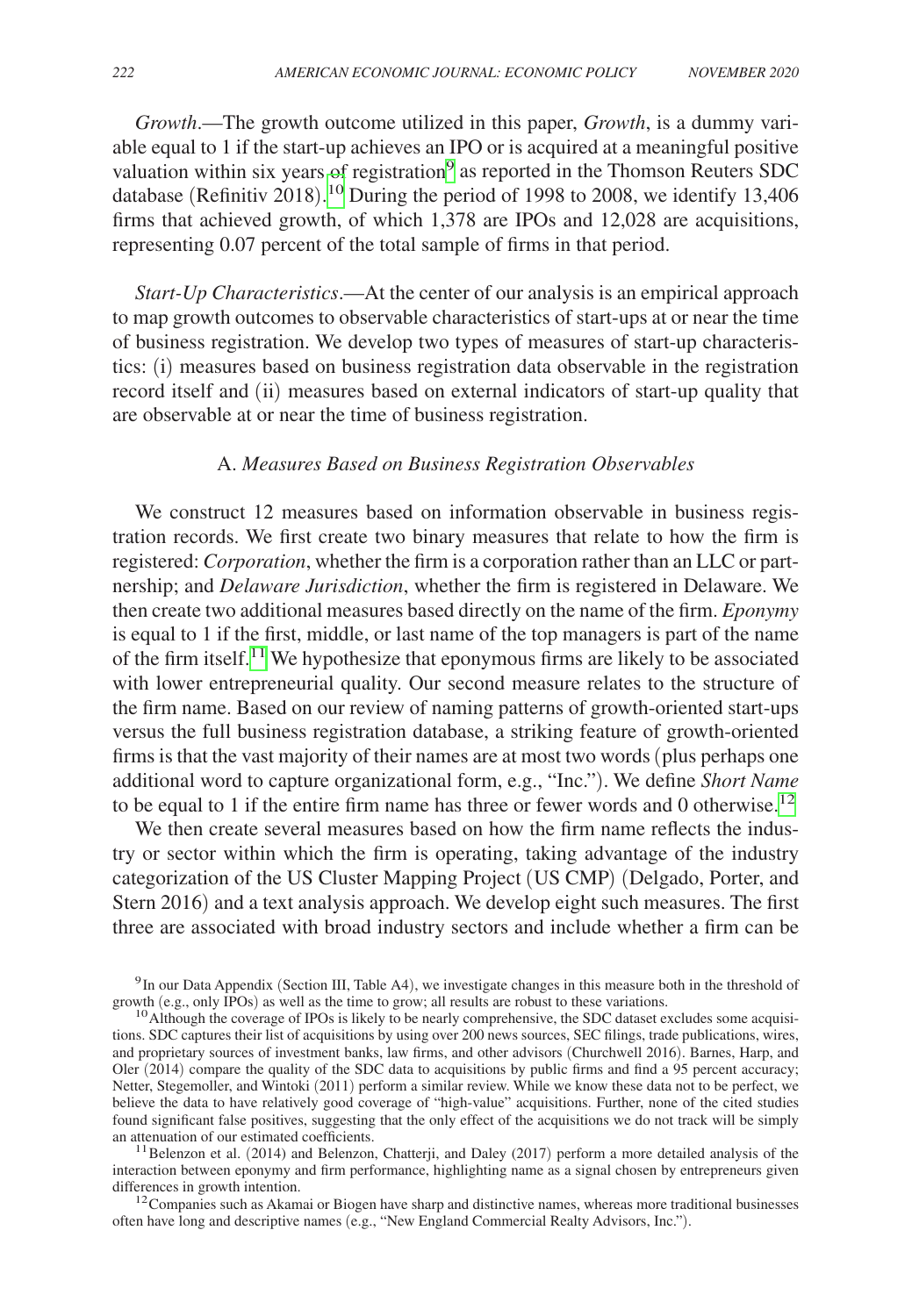identified as local (*Local*), or traded (*Traded*), or traded within resource-intensive industries (*Traded Resource-Intensive*). The other five industry groups are narrowly defined high-technology industries that could be expected to have high growth, including whether the firm is associated with biotechnology (*Biotech Sector*), e-commerce (*E-Commerce*), other information technology (*IT Sector*), medical devices (*Medical Dev. Sector*), or semiconductors (*Semiconductor Sector*).

## B. *Measures Based on External Observables*

We construct two measures related to start-up quality based on intellectual property data sources from the US Patent and Trademark Office (US Patent and Trademark Office 2018a, b, c). *Patent* is equal to 1 if a firm holds a patent application within the first year and 0 otherwise. We include patents that are filed by the firm within the first year of registration and patents that are assigned to the firm within the first year from another entity (e.g., an inventor or another firm). Our second measure, *Trademark*, is equal to 1 if a firm applies for a trademark within the first year of registration.

[Table 1](#page-12-0) reports summary statistics and sources. A detailed description of all variables as well as the specific set of US CMP clusters used to develop each industry classification are provided in the Data Appendix (online Appendix C).

# C. *Estimation of Entrepreneurial Quality*

To estimate entrepreneurial quality for each firm in our sample, we regress *Growth* on the set of start-up characteristics observable either directly through the business registration records or otherwise related to the early-stage activities of growth-oriented start-ups. In [Table 2,](#page-12-0) we present a series of univariate logit regressions of *Growth* on each of these start-up characteristics. All regressions are run on the full sample of firms from 1988 to 2008. To facilitate the interpretation of our results, we present the results in terms of the odds-ratio coefficient and include the McFadden pseudo  $R^2$ <sup>[13](#page-11-0)</sup>

Our univariate results are suggestive and highlight a relationship between early firm choices and later growth. Measures based on the firm name are statistically significant and inform variation in entrepreneurial outcomes. Having a short name is associated with a 3-times increase in the probability of growth and having an eponymous name with a 70 percent *lower* probability of growth. Corporate form measures are also significant. Corporations are 3.4 times more likely to grow, and firms registered under Delaware jurisdiction (instead of the local jurisdiction) are 24 times more likely to grow. These magnitudes are economically important and have strong

<span id="page-11-0"></span><sup>&</sup>lt;sup>13</sup>In all our models, we use logit rather than OLS for our predictions for two reasons. First, a large literature documents firm sizes and growth rates as much closer to log-normal than linear (Gibrat 1931, Axtell 2001). While we stress that entrepreneurial quality is a distinct measure from firm size, it is still more natural to use a functional form that best fits the known regularities of the data. While OLS is known to perform better than logit in estimating marginal effects (see Angrist and Pischke 2008), logit performs better than OLS in prediction of binary outcomes (Pohlman and Leitner 2003), consistent with the objective of this paper. We have also undertaken exploratory work investigating a nonparametric approach involving unstructured interactions of start-up characteristics. The results from such an exercise result in an even more skewed distribution of estimated entrepreneurial quality.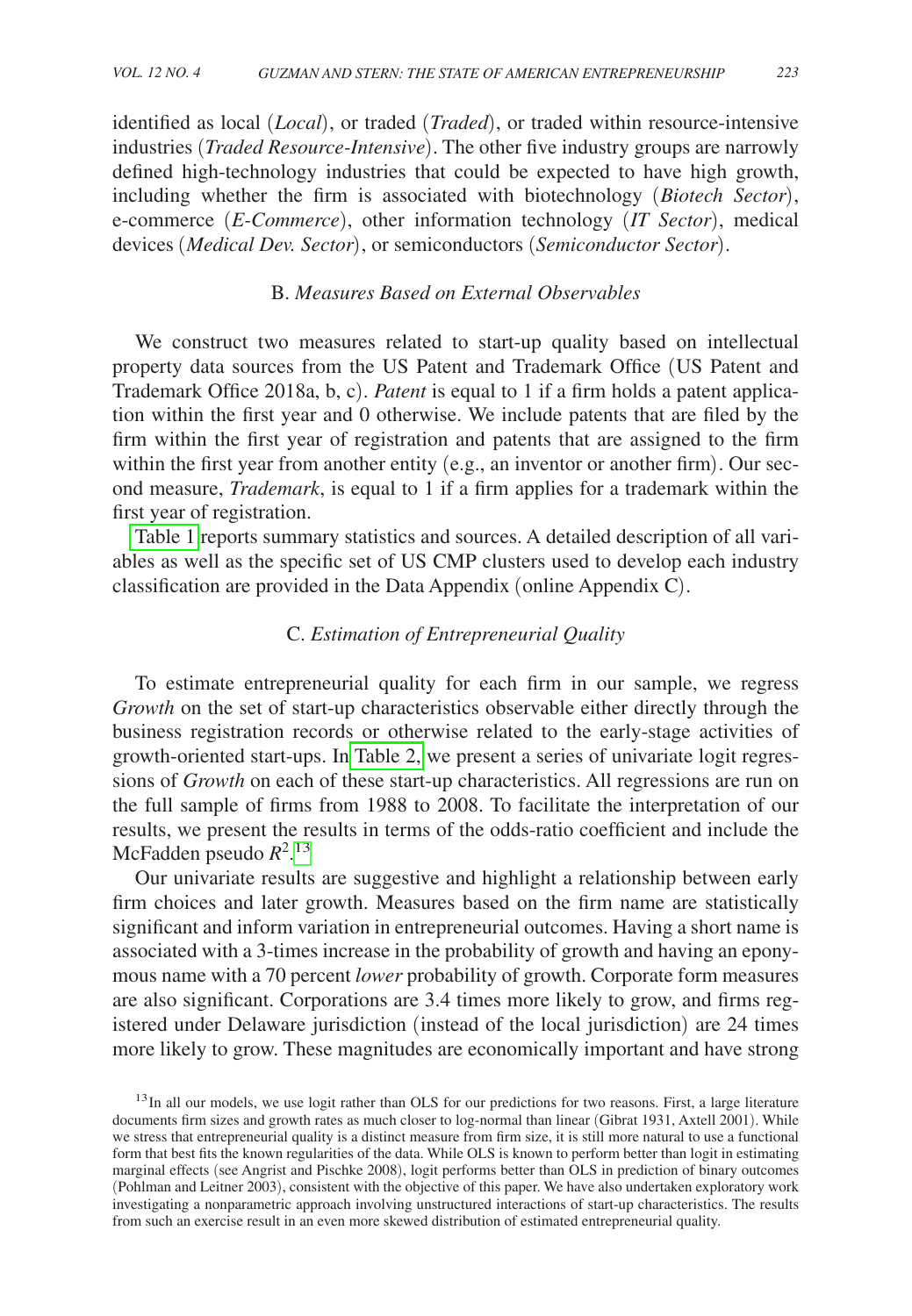Table 1—Summary Statistics (1988–2014)

<span id="page-12-0"></span>

|                                               | Source              | Mean       | <b>SD</b> |
|-----------------------------------------------|---------------------|------------|-----------|
| Outcome variable                              |                     |            |           |
| Growth                                        | SDC platinum        | 0.00071    | 0.02672   |
| Corporate form observables                    |                     |            |           |
| Corporation                                   | Bus. reg. records   | 0.48       | 0.50      |
| Delaware                                      | Bus. reg. records   | 0.024      | 0.153     |
| Name-based observables                        |                     |            |           |
| Short name                                    | Bus. reg. records   | 0.46       | 0.50      |
| Eponymous                                     | Bus. reg. records   | 0.0707     | 0.2563    |
| Intellectual property observables             |                     |            |           |
| Patent                                        | <b>USPTO</b>        | 0.0019     | 0.0439    |
| Trademark                                     | <b>USPTO</b>        | 0.0014     | 0.0374    |
| Industry measures (US CMP clusters) $(2)$     |                     |            |           |
| Local                                         | Estimated from name | 0.19       | 0.39      |
| Traded $(3)$                                  | Estimated from name | 0.537      | 0.499     |
| Traded resource int.                          | Estimated from name | 0.133      | 0.339     |
| Industry measures (US CMP high-tech clusters) |                     |            |           |
| <b>Biotech</b> sector                         | Estimated from name | 0.002      | 0.044     |
| E-commerce sector                             | Estimated from name | 0.050      | 0.218     |
| IT sector                                     | Estimated from name | 0.022      | 0.147     |
| Medical dev. sector                           | Estimated from name | 0.028      | 0.166     |
| Semiconductor sector                          | Estimated from name | 0.000      | 0.020     |
| <b>Observations</b>                           |                     | 27,976,477 |           |

*Notes:* (2) US CMP cluster dummies are estimated by using a sample of 10 million firms and comparing the incidence of each word in the name within and outside a cluster, then selecting the words that have the highest relative incidence as informative of a cluster. Firms get a value of 1 if they have any of those words in their name. The procedure is explained in detail in the online Appendix. (3) Note that there are also firms that we cannot associate with local nor traded industries.

| Variable                          | Coefficient       | Pseudo $R^2$ | Variable                                                      | Coefficient        | Pseudo $R^2$ |
|-----------------------------------|-------------------|--------------|---------------------------------------------------------------|--------------------|--------------|
| Firm name measures:<br>Short name | 3.147<br>(0.0612) | 0.018        | <i>Industry measures</i> ( <i>US CMP clusters</i> ):<br>Local | 0.206<br>(0.00848) | 0.011        |
| Eponymous                         | 0.299<br>(0.0168) | 0.003        | Traded resource-intensive                                     | 0.952<br>(0.0243)  | 0.000        |
| Corporate form measures:          |                   |              | Traded                                                        | 1.208<br>(0.0212)  | 0.001        |
| Corporation                       | 3.375<br>(0.0769) | 0.016        | Biotech sector                                                | 12.22<br>(0.723)   | 0.004        |
| Delaware                          | 23.72<br>(0.427)  | 0.088        | E-commerce sector                                             | 1.823<br>(0.542)   | 0.002        |
| IP measures:                      |                   |              | IT sector                                                     | 5.463<br>(0.146)   | 0.012        |
| Patent                            | 88.50<br>(2.225)  | 0.059        | Medical dev. sector                                           | 3.486<br>(0.102)   | 0.006        |
| Trademark                         | 45.30<br>(1.882)  | 0.016        | Semiconductor sector                                          | 12.61<br>(1.517)   | 0.001        |
| <b>Observations</b>               | 18,764,856        |              |                                                               |                    |              |

Table 2—Logit Univariate Regressions

*Notes:* Logit univariate regressions of *Growth* (IPO or acquisition within six years) with each of the observables we develop for our dataset. Incidence rate ratios reported; standard errors are in parentheses.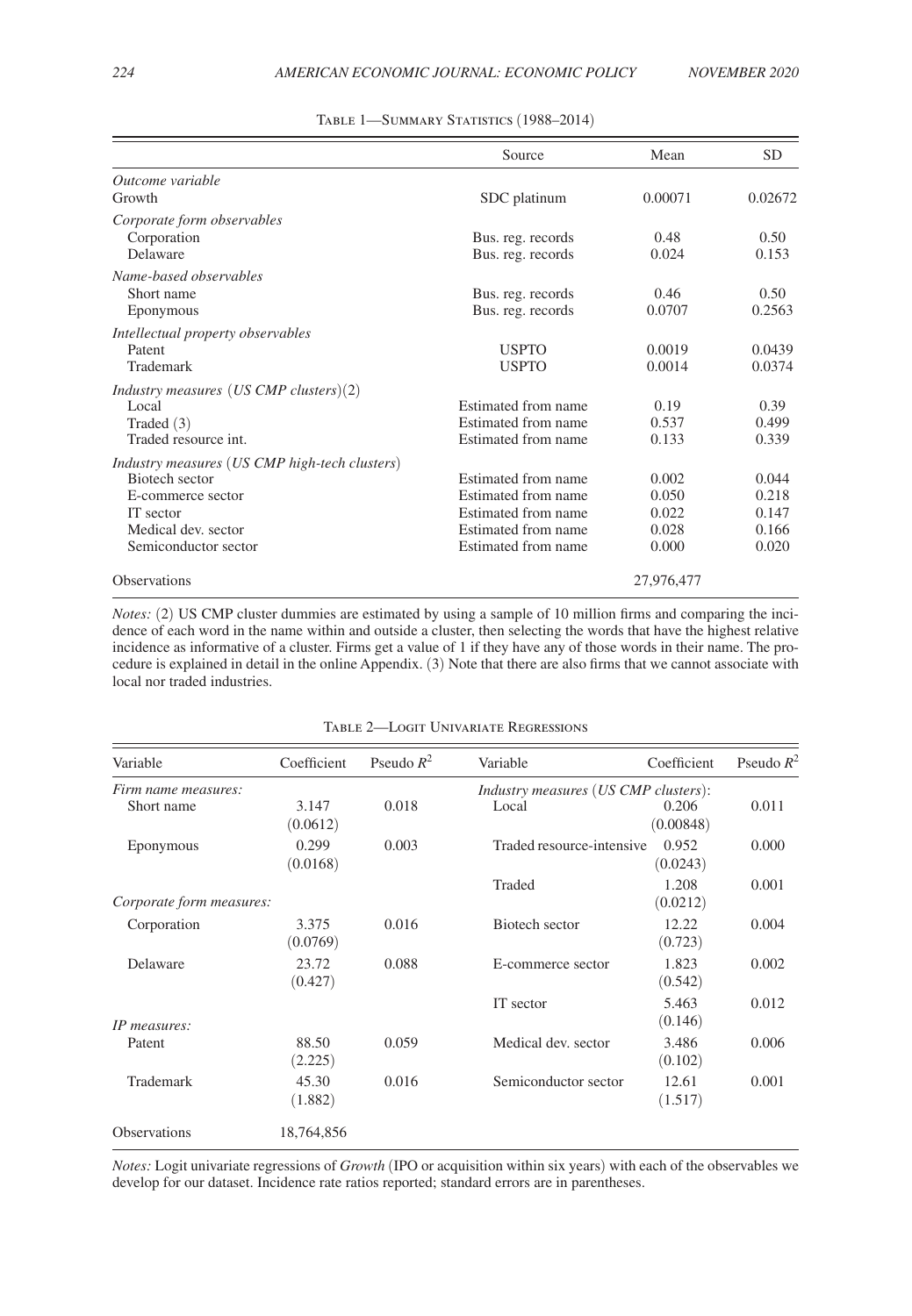explanatory power—the pseudo  $R^2$  of a Delaware binary measure alone is 0.09 indicating a potential role of firm governance choices as a screening mechanism for entrepreneurial quality. Intellectual property measures have the highest magnitude of all groups. Firms with a patent close to their birth are 90 times more likely to grow, while firms with a trademark are 45 times more likely to grow. Finally, the set of US CMP cluster dummies, implied from firm name, is also informative. For example, firms whose names are associated with local industries (e.g., "Taqueria") are 79 percent less likely to grow, while firms whose names are associated with the biotechnology sector are 12 times more likely to grow. These coefficients highlight the value of early firm name choices as indicators of firm intentions and signals of a firm's relationship to an industry.

It is of course important to caution against causal interpretations of these findings (and our subsequent regression estimates). If a firm with low growth potential changes its legal jurisdiction to Delaware, this decision need not have any impact on its overall growth prospects.[14](#page-13-0) Instead, Delaware registration is an informative signal—based on the fact that external investors often prefer to invest in firms governed under Delaware law—of the ambition and potential of the start-up at the time of business registration.

In [Table 3,](#page-14-0) we turn to a more systematic regression analysis to evaluate these relationships. We begin in the first three specifications by evaluating the joint role of related groups of measures.[15](#page-13-1) Column 1 investigates the core corporate governance measures, indicating that corporations are 4.1 times more likely to grow and Delaware firms are 23 times more likely to grow.<sup>16</sup> Interestingly, both of these coefficients are actually larger than the odds ratio in the univariate analysis. In column 2, we focus on two measures based on firm name: firms with a short name are 3 times more likely to grow, while eponymous firms are 78 percent *less* likely to grow. Finally, in column 3, we study the relationship of intellectual property measures to *Growth*. Firms with a patent are 50 times more likely to grow, and firms with a trademark are 8 times more likely to grow.

We then estimate our core predictive analytics models in column 4 and column 5 by combining these measures alongside industry and sector controls (i.e., firm names indicating whether the firm is in a local versus traded industry or associated with a particular industry cluster). Our first specification (column 4) uses only business registration observables. The coefficients associated with each of the business

<span id="page-13-0"></span><sup>14</sup>While it is possible the firms might "game" the algorithm by selecting into signals of high quality (e.g., changing their name), this incentive is bounded by the objectives of the founders. For example, it is unlikely that a founder with no intention to grow would incur the yearly expense (around \$1,000) to maintain a registration in Delaware. As well, firms using names to signal that they serve a local customer base (e.g., "Taqueria") are unlikely to change their names in ways that affect their ability to attract customers. Finally, if firms with low underlying quality did choose to invest in signals associated with high quality, that would undermine the empirical correlation between start-up characteristics and firm growth.<br><sup>15</sup>We include state fixed effects to account for idiosyncratic differences across states in corporate registration

<span id="page-13-1"></span>policies and fees. Though differences across states likely influence the "marginal" registrant (and would be of independent interest), it is unlikely that firms with significant growth potential would be deterred from registration depending on the state in which they were founded. All of our core findings are robust to the inclusion or exclusion

<span id="page-13-2"></span>of state fixed effects.<br><sup>16</sup>Since these are incidence-rate ratios (odds-ratios), the joint coefficients can be interpreted multiplicatively: Delaware corporations are 94.3 times more likely to grow  $(23 \times 4.1 = 94.3)$ .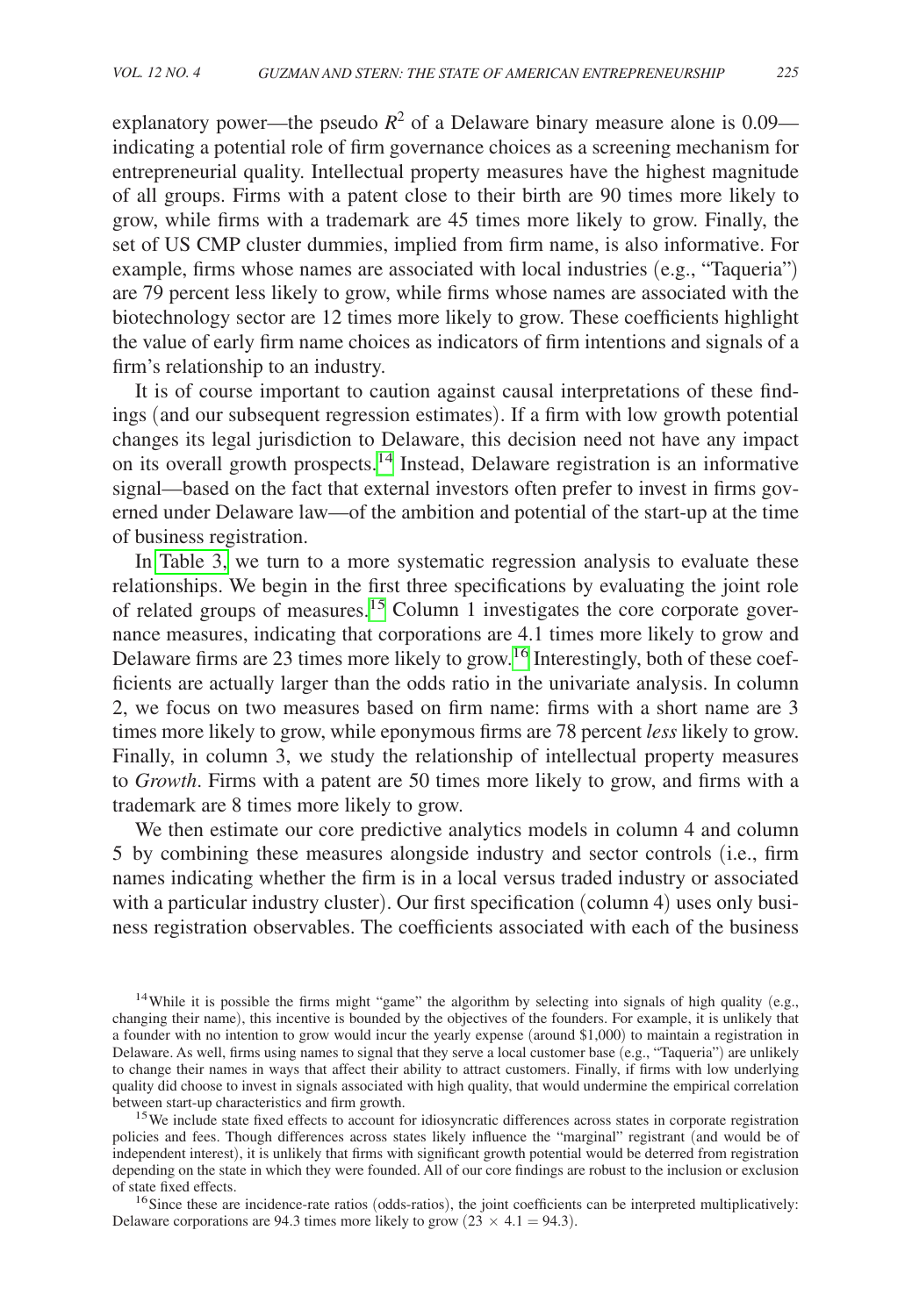|                                |            | Preliminary models |            | Nowcasting<br>(up to real time)<br>(4) | Full<br>$(2$ -year lag)<br>(5) |
|--------------------------------|------------|--------------------|------------|----------------------------------------|--------------------------------|
|                                | (1)        | (2)                | (3)        |                                        |                                |
| Corporate governance measures  |            |                    |            |                                        |                                |
| Corporation                    | 4.070      |                    |            | 3.276                                  | 3.061                          |
|                                | (0.0975)   |                    |            | (0.0788)                               | (0.0739)                       |
| Delaware                       | 23.28      |                    |            | 18.22                                  |                                |
|                                | (0.451)    |                    |            | (0.363)                                |                                |
| Name-based measures            |            |                    |            |                                        |                                |
| Short name                     |            | 2.815              |            | 2.487                                  | 2.263                          |
|                                |            | (0.0546)           |            | (0.0491)                               | (0.0456)                       |
| Eponymous                      |            | 0.218              |            | 0.296                                  | 0.315                          |
|                                |            | (0.0123)           |            | (0.0168)                               | (0.0179)                       |
| Intellectual property measures |            |                    |            |                                        |                                |
| Patent                         |            |                    | 49.57      |                                        |                                |
|                                |            |                    | (1.572)    |                                        |                                |
| Trademark                      |            |                    | 7.772      |                                        | 3.964                          |
|                                |            |                    | (0.484)    |                                        | (0.219)                        |
| Patent-Delaware interaction    |            |                    |            |                                        |                                |
| Patent only                    |            |                    |            |                                        | 22.77                          |
|                                |            |                    |            |                                        | (1.059)                        |
| Delaware only                  |            |                    |            |                                        | 15.18                          |
|                                |            |                    |            |                                        | (0.335)                        |
| Patent and Delaware            |            |                    |            |                                        | 84.08                          |
|                                |            |                    |            |                                        | (3.320)                        |
| <b>US CMP</b> clusters         |            |                    |            | Yes                                    | Yes                            |
| US CMP high-tech clusters      |            |                    |            | Yes                                    | Yes                            |
| <b>Observations</b>            | 18,764,856 | 18,764,856         | 18,764,856 | 18,764,856                             | 18,764,856                     |
| $R^2$                          | 0.135      | 0.057              | 0.094      | 0.163                                  | 0.187                          |

<span id="page-14-0"></span>Table 3—Growth Predictive Model—Logit Regression on IPO or Acquisition within Six Years

*Notes:* We estimate a logit model with *Growth* as the dependent variable. *Growth* is a binary indicator equal to 1 if a firm achieves IPO or acquisition within six years and 0 otherwise. *Growth* is only defined for firms born in the cohorts of 1988 to 2008. This model forms the basis of our entrepreneurial quality estimates, which are the predicted values of the model. Incidence ratios reported; robust standard errors are in parentheses.

registration measures are roughly equivalent, though the impact of each individual predictor is slightly attenuated.<sup>17</sup> We then extend this specification in column 5 to include observables associated with early-stage milestones related to intellectual property. While the coefficients on the business registration observables remain similar (though once again slightly reduced in magnitude), each of the intellectual property observables is highly predictive. Given the high correlation between *Delaware* and *Patent*, we separately allow for the estimation of firms with a patent and no

<span id="page-14-1"></span><sup>&</sup>lt;sup>17</sup> Online Appendix [Table A1](#page-28-0) presents the complete set of coefficient estimates for the US CMP clusters and US CMP high-tech cluster dummy variables. Briefly, as indicated in (A1-2), firms whose names indicate inclusion in a local industry (such as "restaurant," "realtor," etc.) are 58 percent less likely to grow, firms associated with traded industries are not significant, and firms specifically associated with resource-intensive traded industries are 12 percent less likely to grow. Names associated with specific high-technology sectors are also associated with growth: firms related to biotechnology are 3 times more likely to grow, firms associated with e-commerce are 44 percent more likely to grow, firms associated with IT 2.5 times, firms associated with medical devices 54 percent, and firms associated with semiconductors 2.3 times more likely to grow.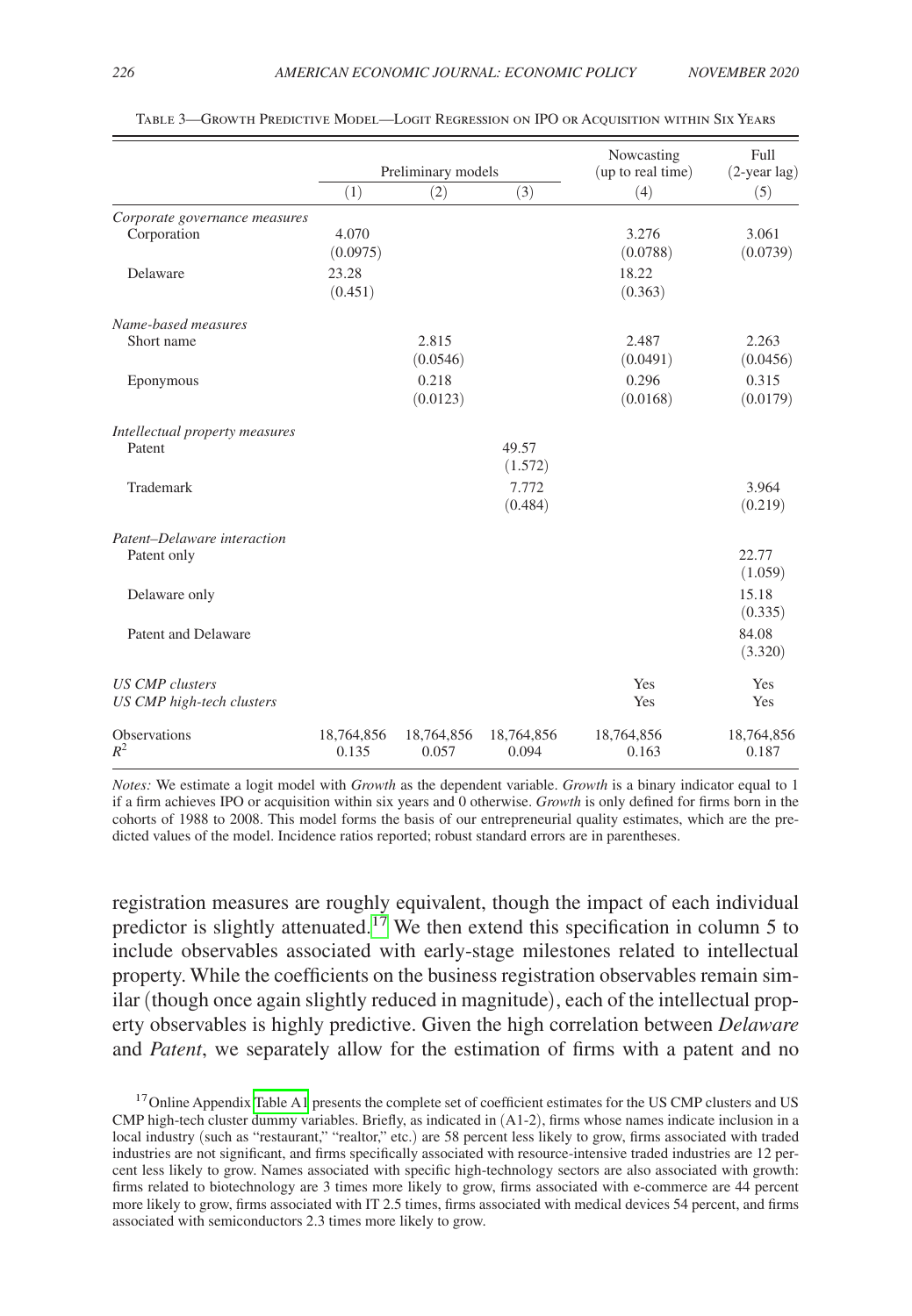<span id="page-15-2"></span>

Figure 1. Firm Births in Business Dynamics Statistics versus Number of Growth Events per Cohort

Delaware jurisdiction, firms with a Delaware jurisdiction and no patent, and firms with both.<sup>18</sup> In particular, receiving a patent is associated with a 23-times increase in the likelihood of growth for non-Delaware firms, and the combination of Delaware registration and patenting is associated with an 84-times increase in the likelihood of growth (simply registering in Delaware without a patent is associated with only a 15-times increase in the growth probability). Finally, firms applying successfully for a trademark in their first year after business registration are associated with a four-times increase in the probability of growth.<sup>[19](#page-15-1)</sup>

These two models offer a trade-off. On the one hand, the "richer" specification of the model in Table 3, column 5 involves an inherent lag in observability since we are only able to observe early-stage milestones in the period after business registration (in the case of the patent applications, there is an additional 18-month lag due to the disclosure policies of the USPTO). On the other hand, while including a more informative set of regressors, the model in Table 3, column 5 is not as timely as the model in Table 3, column 4. Indeed, specifications that rely exclusively on information encoded within the business registration record can be calculated on a near real-time basis and so provide the timeliest index for policymakers and other analysts. We will calculate indices based on both specifications; while our main historical analyses will be based off the results from the model in column 5, the model in column 4 can be used to provide our best estimate of changes in the last few years. We use the term

<span id="page-15-0"></span><sup>&</sup>lt;sup>18</sup>An alternative way of presenting this would be to include only an interaction for both. The *Delaware* and *Patent* coefficients would stay the same, but the joint effect would require estimating *Delaware* × *Patent* interaction rather than providing the effect directly.

<span id="page-15-1"></span> $19$ It is worth noting that the coefficients in these two regressions are very similar to what we found in previous research in California (Guzman and Stern 2015) and Massachusetts (Guzman and Stern 2017). Figure A2 reports the coefficients associated with each state-level fixed effect; overall, our results are not sensitive to the inclusion or exclusion of these fixed effects in our regression analysis, predictive analytic estimates, or mapping of entrepreneurial quality.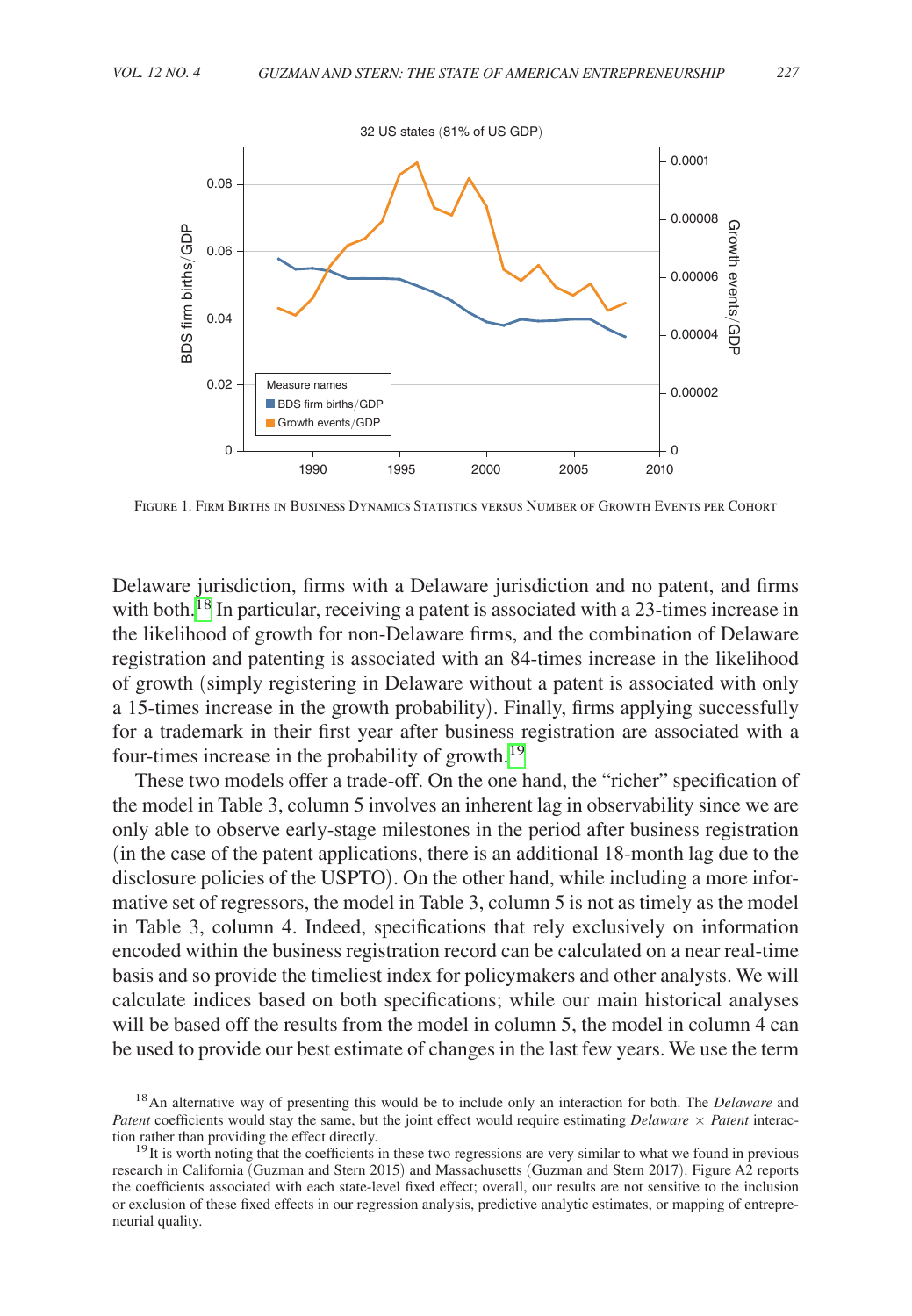*nowcasting* in reference to the estimates related to Table 3, column 4 and refer to Table 3, column 5 as the "full information" model (Scott and Varian 2015).

### D. *Prediction Quality and Robustness*

In [Figure 2,](#page-17-0) we evaluate the predictive quality of our estimates by undertaking a tenfold cross-validation test (Witten and Frank 2005) [20](#page-16-0) and report the out-of-sample share of realized growth outcomes at different portions of the entrepreneurial quality distribution. The results are striking. The share of growth firms in the top 5 percent of our estimated growth probability distribution ranges from 51 percent to 54 percent, with an average of 53 percent. The share of growth firms in the top 1 percent ranges from 34 percent to 38 percent, with 36 percent on average. Growth, however, is still a relatively rare event even among the elite: the average firm within the top 1 percent of estimated entrepreneurial quality has only a 2.4 percent chance of realizing a growth outcome.

In online Appendix Table A2, we repeat our full information model with a series of robustness tests to verify that the magnitudes in our model are not driven by variation across years or states. In (A2-1) we report a variation of our model after also including year fixed effects; (A2-2) includes state-specific time trends; and (A2-3) includes both year fixed effects and state-specific time trends. While there is some variation in the magnitude of the coefficients, these changes are relatively small, suggesting that the estimates are not driven by idiosyncratic variation across years or states<sup>[21](#page-16-1)</sup>

### **IV. The State of American Entrepreneurship**

We now leverage these prediction models to calculate the centerpiece of our analysis: evaluating trends in entrepreneurial quality (EQI), entrepreneurial potential (RECPI), and regional economic performance (REAI) across the 32 states in our sample from 1988 through 2014. We estimate two RECPI indexes: a full information index based on Table 3, column 5 using information in intellectual property and business registration records, which we simply call RECPI, and a nowcasting index that uses only business registration records (Table 3, column 4), which we call Nowcasted RECPI. US RECPI, reported in [Figure 3,](#page-17-0) is RECPI adjusted by the aggregate GDP of the 32 states in the sample.<sup>22</sup> Finally, we also include a

<span id="page-16-2"></span>than RECPI/GDP as GDP per capita has also increased through the time period represented.

<span id="page-16-0"></span> $^{20}$  Specifically, we divide our sample into ten random subsamples, using the first subsample as a testing sample and using the other nine to train the model. For the retained test sample, we compare realized performance with entrepreneurial quality estimates from the model resulting from the nine training samples. We then repeat this process nine additional times, using each subsample as the test sample exactly once. This approach allows us to estimate average out-of-sample performance, as well as the distribution of out-of-sample test statistics for our

<span id="page-16-1"></span> $^{21}$  Online Appendix Table B1 assesses the robustness of the index across states by estimating the out-of-sample shares of firms in the top 5 percent and top 10 percent of quality by state and the correlation between entrepreneurial quality estimates performed individually for each state and the national estimate. While there is variation in each of these statistics across states, all of them indicate a relatively strong correlation between quality at the state level and our national measure.<br><sup>22</sup>It is also possible to adjust by population instead of GDP. RECPI/population shows a starker positive increase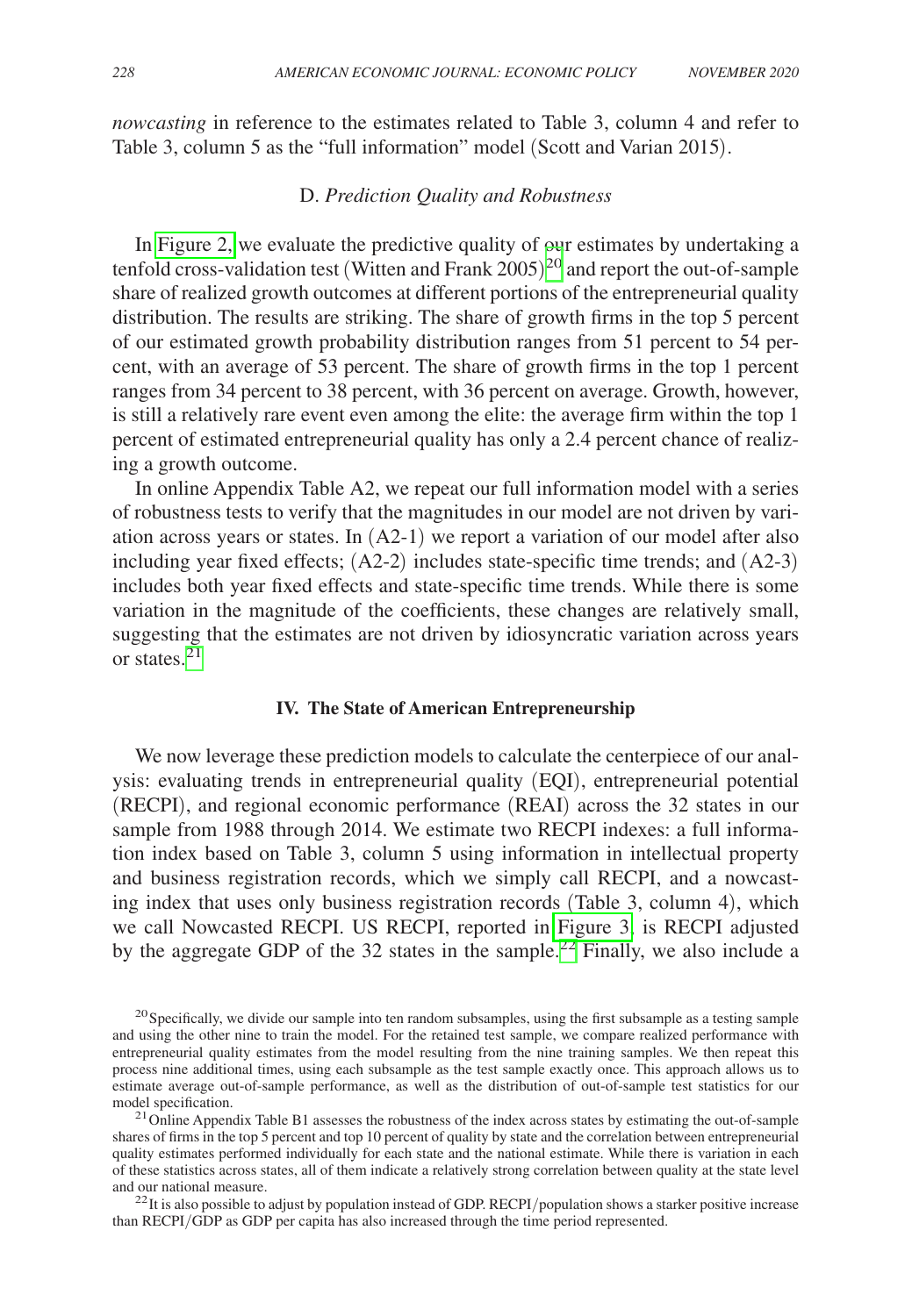<span id="page-17-0"></span>

Figure 2

*Notes:* This figure presents the results of an out-of-sample cross-validation procedure performed on all firms born between 1988 and 2008 in our database. We use a tenfold cross-validation and plot the incidence of growth across each 5 percent bin.



Figure 3. US Aggregate Entrepreneurship Regional Entreprenuership Cohort Potential Index (RECPI) by Year

*Note:* RECPI/GDP represents the total, quality-adjusted entrepreneurship production in a region after controlling for the size of the economy in that year.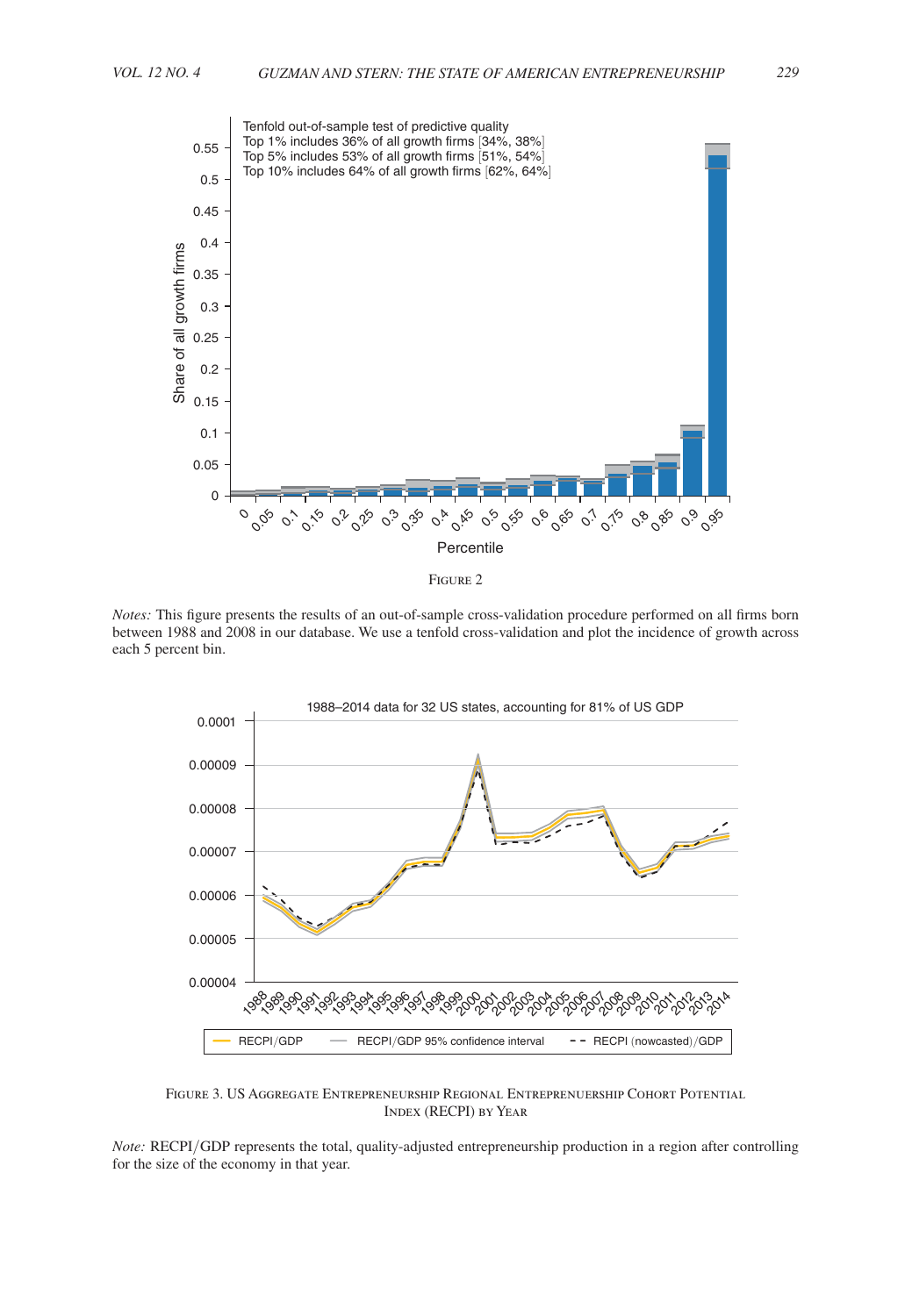confidence interval estimated through a Monte Carlo process repeating our procedure for 30 bootstrapped random samples (i.e., with replacement) of the same size as our original sample. Before analyzing trends in the indexes, we note that both US RECPI and Nowcasted US RECPI move very close to each other and that the confidence interval of US RECPI is narrow.

Both indexes indicate a rise of entrepreneurial potential in the 1990s through the year 2000, with a rapid drop between 2000 and 2002. However, the level observed during the 2000s, through 2008, is consistently higher than the level observed during the first half of the 1990s. After a decline during the Great Recession (2008 and 2009), we observe a sharp upward spring starting in  $2010<sup>23</sup>$  Interestingly, Nowcasted US RECPI is observed at its third-highest level in 2014. Relative to quantity-based measures of entrepreneurship such as the BDS, these estimates seem to reflect broad patterns in the environment for growth entrepreneurship, such as capturing the dot-com boom and bust of the late 1990s and early 2000s and capturing the rise of high-growth start-ups over the early years of this decade.

Our index of entrepreneurial potential does show gaps relative to realized entrepreneurial performance. Though the statistics of GDP growth in online Appendix Figure A1 as well as the number of growth firms in [Figure 1](#page-15-2) peak in the years 1995 and 1996 (respectively), US RECPI instead peaks in the year 2000. This offers insight into the possible sensitivity of entrepreneurial potential to credit market cycles. While the 1996 cohort may have had lower initial potential, those firms were able to take advantage of the robust financing environment during the early years of their growth; in contrast, the peak US RECPI start-up cohorts of 1999 and 2000 may have been limited in their ability to reach their potential due to the "financial guillotine" that followed the crash of the dot-com bubble (Nanda and Rhodes-Kropf 2013, 2014).

US RECPI offers a new perspective on the "state" of entrepreneurship (at least for these 32 states). Specifically, our Nowcasting index suggests that there has been a steep rise in entrepreneurial potential over the last several years, and 2014 is the first year to begin to reach the peaks of the dot-com boom. Indeed, it is useful to recall that our measure is *relative to* GDP: on an absolute scale, US RECPI 2014 is at the highest level ever registered. Finally, we emphasize that though there are small deviations, both the nowcasted and full information indexes have a very high concordance.

*Geographic Variation in Entrepreneurial Quality*.[—Figure 4](#page-19-0) illustrates the geographic variation in entrepreneurial quality for the 32 states in our sample. We present RECPI by zip code for all zip codes with at least 10 new firms (to avoid overcrowding the image), where the size of each point is equal to the quantity of entrepreneurship, and the color of the point indicates the EQI for that zip code (with darker coloring indicating a higher EQI).

This map offers insight into the distribution of entrepreneurial quantity and quality across the United States. First, the most intense areas for entrepreneurial potential

<span id="page-18-0"></span> $^{23}$ These broad patterns accord closely with the patterns we found for Massachusetts in Guzman and Stern (2017).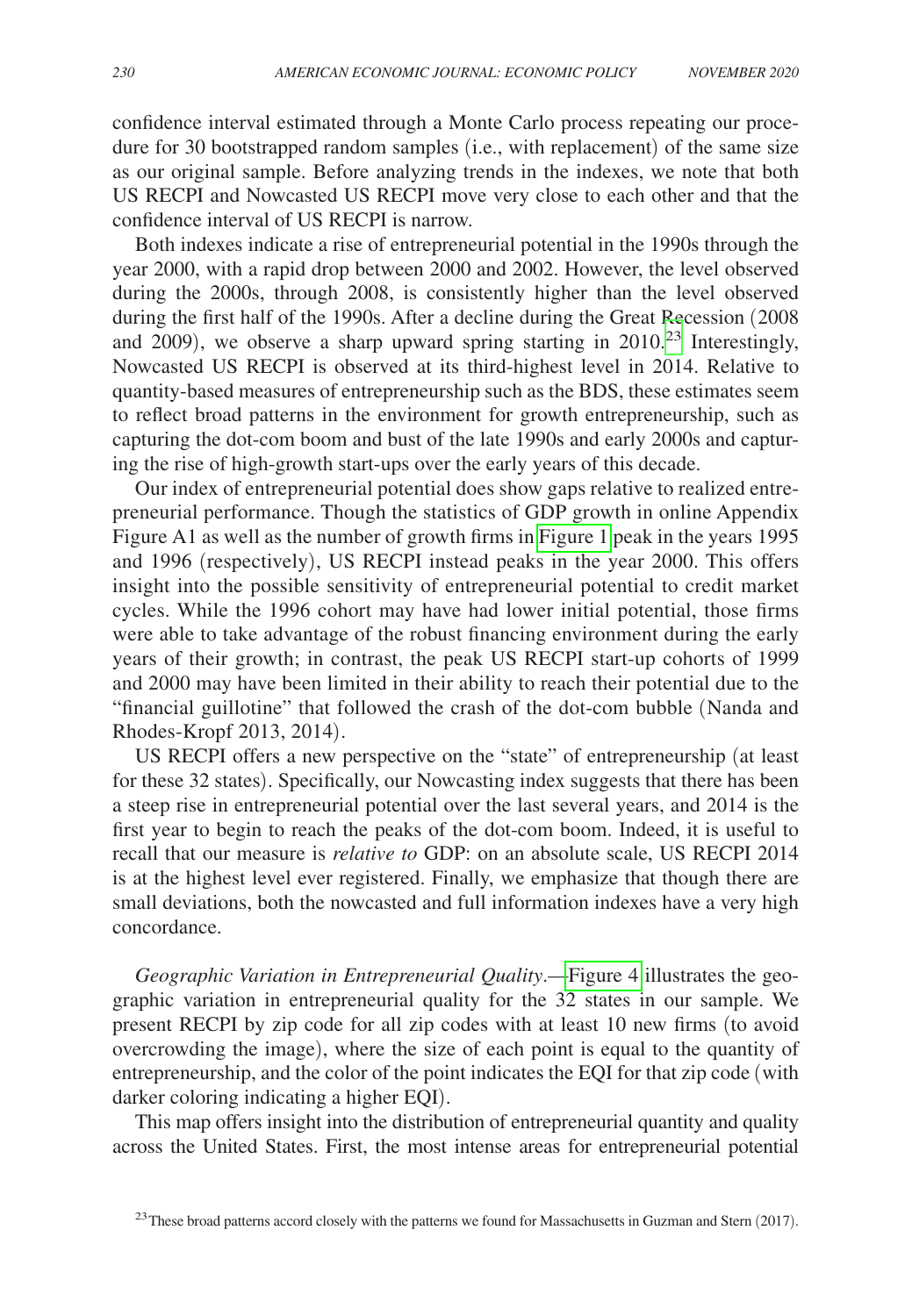<span id="page-19-0"></span>

FIGURE 4. THE STATE OF AMERICAN ENTREPRENEURSHIP

are in well-known entrepreneurial ecosystems such as Silicon Valley, Boston, and Austin. Second, several large cities including Los Angeles, Houston, Dallas, and even Detroit host not simply a high level of new registrants but a high average level of entrepreneurial quality among their start-ups. Third, a number of other well-known locations, such as Seattle, northern Virginia (in the Washington, DC, area), and Denver register a high average EQI. At the same time, there are large areas of the United States that host a high level of entrepreneurship but where estimates of start-up quality are relatively low. Florida, in particular, seems to have a very high average quantity with low average quality. Many of the mountain states (e.g., Wyoming, Idaho, and Utah) as well as northern New England (Vermont and Maine) also seem to have a relatively low average estimated quality even within key cities such as Salt Lake City.

Overall, this evidence supports three interrelated conclusions. First, relative to a perspective emphasizing a worrisome secular decline in "shots on goal" (Hathaway and Litan 2014b), our approach and evidence suggest that there has been a more variable pattern of entrepreneurship from 1988 to 2014 and that the last five years have been associated with an accumulation of entrepreneurial potential similar to that which marked the late 1990s. Second, this variation in potential has a clear relationship with later entrepreneurship performance of such cohorts as measured by the number of realized growth firms as well as market value created by firms in those cohorts. Finally, given the more gently sloped shape of the entrepreneurial boom of recent years, it may be the case that this accumulation of entrepreneurial potential is more sustainable than earlier periods.

*Notes:* This map represents the quality and quantity of entrepreneurship in 2012 across all 32 US states for which we have data in our sample. Data is presented by zip code. The size of the point represents the quantity of firms and the color of the point represents the average quality of entrepreneurship in that zip code (white is the lowest average quality and dark red the highest). The entrepreneurial quality model includes state fixed effects to account for the institutional differences in firm registration.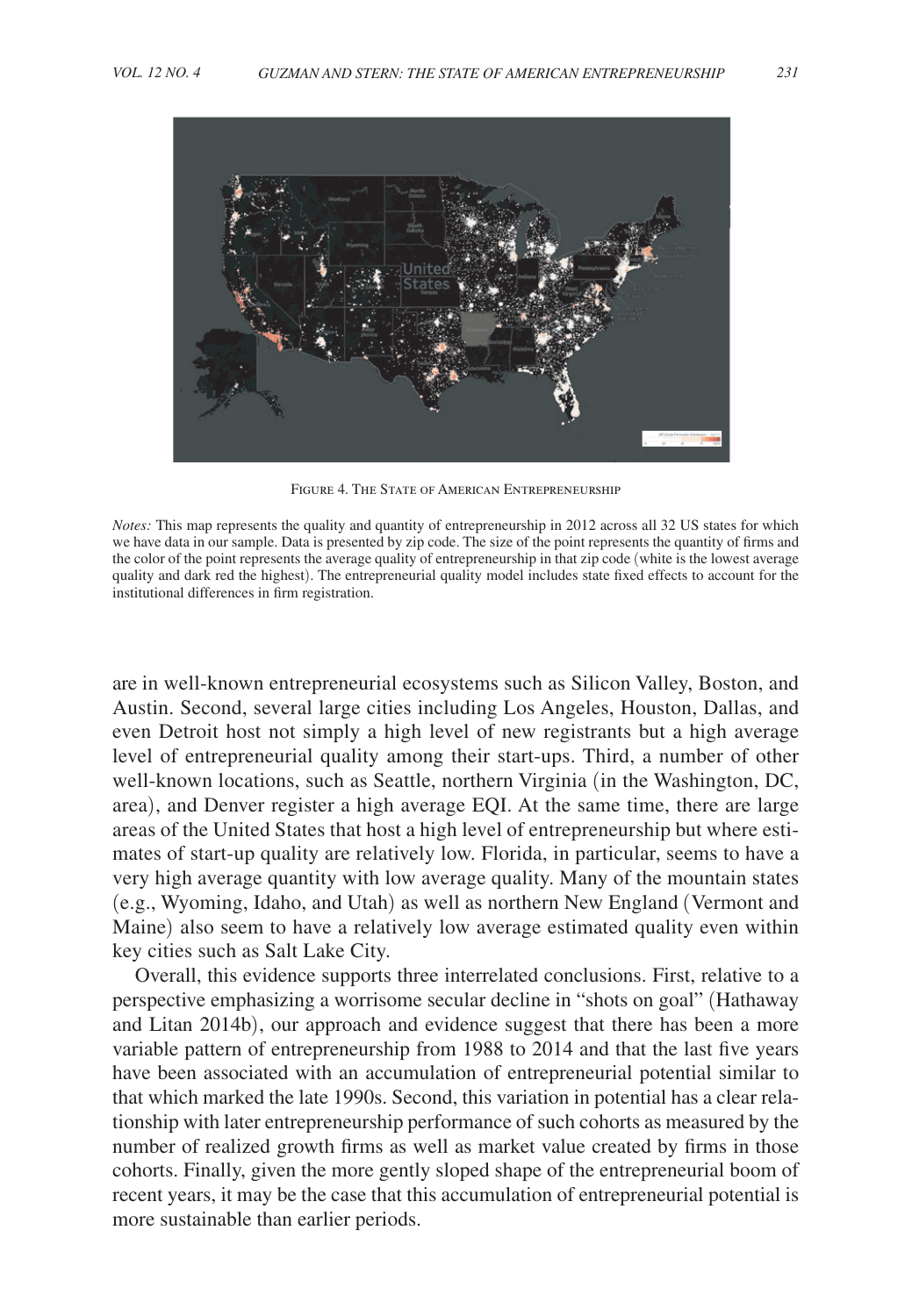#### **V. Trends in the Effect of the US Entrepreneurial Ecosystem** (**REAI**)

Entrepreneurship performance depends on not simply founding new enterprises but the scaling of those enterprises in a way that is economically meaningful. This insight motivates our second set of findings, where we examine "ecosystem" performance across the United States as measured by the Regional Entrepreneurial Acceleration Index (REAI). REAI captures the relative ability of a given start-up cohort to realize its potential, relative to the expectation for growth events as measured by RECPI (i.e.,  $REAI =$  Number of Growth Events/ $RECPI$ ). A value of 1 in the index indicates no ecosystem effect. A value above 1 indicates a positive ecosystem effect, and a value under 1 indicates a negative effect. In contrast to RECPI, this index reflects the impact of the economic and entrepreneurial environment in which a start-up cohort participates (i.e., the "ecosystem" in which it participates). This ecosystem will include the location in which the firm is founded (e.g., Silicon Valley versus Miami) as well as the environment for funding and growth at the time of founding. In [Figure 5,](#page-21-0) we examine the changing environment for entrepreneurship in the United States (i.e., change in the US ecosystem as reflected in the 32 states for which we have data), we plot REAI over time from 1988 to 2008, and we develop a projected measure of REAI for years 2009–2012[.24](#page-20-0)

Three distinct periods stand out. The early portion of our sample saw a significant increase in REAI from a slight negative level to a peak of 1.58 for the 1995 cohort. This is consistent with our evidence from Figure 1, in which the 1995–1996 start-up cohort was indeed the most "successful." This peak was followed by a steady decline through 2000, in which, conditional on the estimated quality of a given start-up, the probability of growth was declining as a result of the environment (i.e., time) in which that start-up was trying to grow. From 2000 to 2007 there is a period of slight decline, with REAI moving from 0.95 down to 0.63. These differences are economically meaningful: a start-up at a given quality level is estimated to be three times more likely to experience a growth event in the six years after founding if it was founded in 1995 rather than in 2007. Finally, though still a preliminary estimate, we observe a resurgence in REAI for cohorts from 2007 to 2012, highlighting a potential improvement in the entrepreneurial ecosystem in recent years in parallel with the boom in the availability of entrepreneurial finance. While this rise is economically important, its ultimate impact once all growth outcomes are realized remains to be seen.

### **VI. Equity versus Employment Growth Outcomes**

While equity growth is a measure of success for founders and investors, realizing significant employment growth is an alternative measure of entrepreneurial success more closely tied to broader economic performance (e.g., Krishnan, Nandy, and Puri 2015; Davis and Haltiwanger 1992). While a full analysis of the relationship

<span id="page-20-0"></span><sup>&</sup>lt;sup>24</sup> Because our approach requires that we observe the *realized* growth firms, we can only measure our index with a six-year lag, thus, up to 2008. For years 2009 to 2012, we estimate our model with a varying lag of *n* = 2014 − *year* and calculate RECPI using such lag.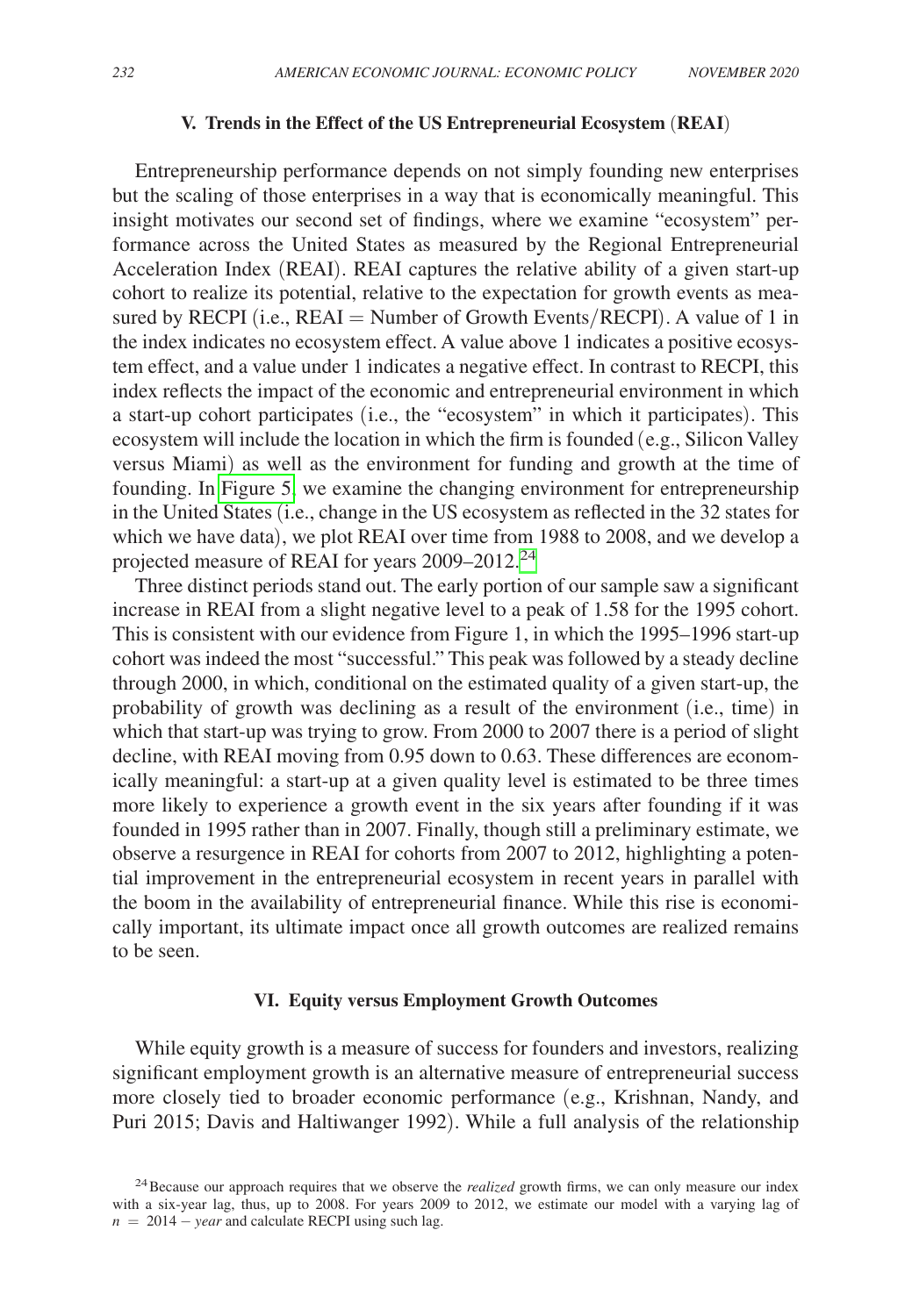<span id="page-21-0"></span>

Figure 5. Regional Entrepreneurial Acceleration Index (REAI)

*Notes:* The Regional Entrepreneurship Acceleration Index (REAI) measures the realized performance of an entrepreneurial ecosystem relative to the expected potential of that ecosystem. It is defined as the number of growth events (IPO or acquisition within six years of founding) to occur from a cohort over the RECPI of that cohort. Confidence intervals are estimated through a Monte Carlo process drawing 30 random samples of size *N*. Projected performance is a preliminary estimate given the number of growth events that have occurred so far for that cohort.

between business registration observables and comprehensive employment outcomes is beyond the scope of this paper (as such an analysis could be conducted more naturally in the context of an integrated longitudinal database such as the US Census's Longitudinal Business Database (LBD)), we undertake a preliminary robustness check to evaluate how the use of an employment-based success metric influences our analysis and findings. To do so, we take advantage of a dataset of employment levels for more than 10 million firms available from Infogroup between 1997 and 2014 (Infogroup 2014). [25](#page-21-1) We construct two new outcome variables, *Employment Growth 500* and *Employment Growth 1000*, each equal to 1 for all firms recorded as having greater than 500 or 1,000 or more employees, respectively, within 6 years, and 0 otherwise. Though this measure does not capture the employment levels of

<span id="page-21-1"></span><sup>&</sup>lt;sup>25</sup>Infogroup is a private sector business database similar to Dunn and Bradstreet. An overview of the dataset and our variable construction, as well as references to prior work using these data, is provided in online Appendix D. We utilize the annual snapshot data maintained by MIT Libraries from 1997 to 2014. We match firms by name and states and then examine, for each firm name/state combination, whether that firm achieves a given employment outcome (500 or 1,000) within 6 years of its business registration. In addition, to avoid duplicates, we focus only on headquarter locations (as indicated by Infogroup), deleting all nonheadquarter establishments. Infogroup reports employment for the entire company in the "headquarter" entry.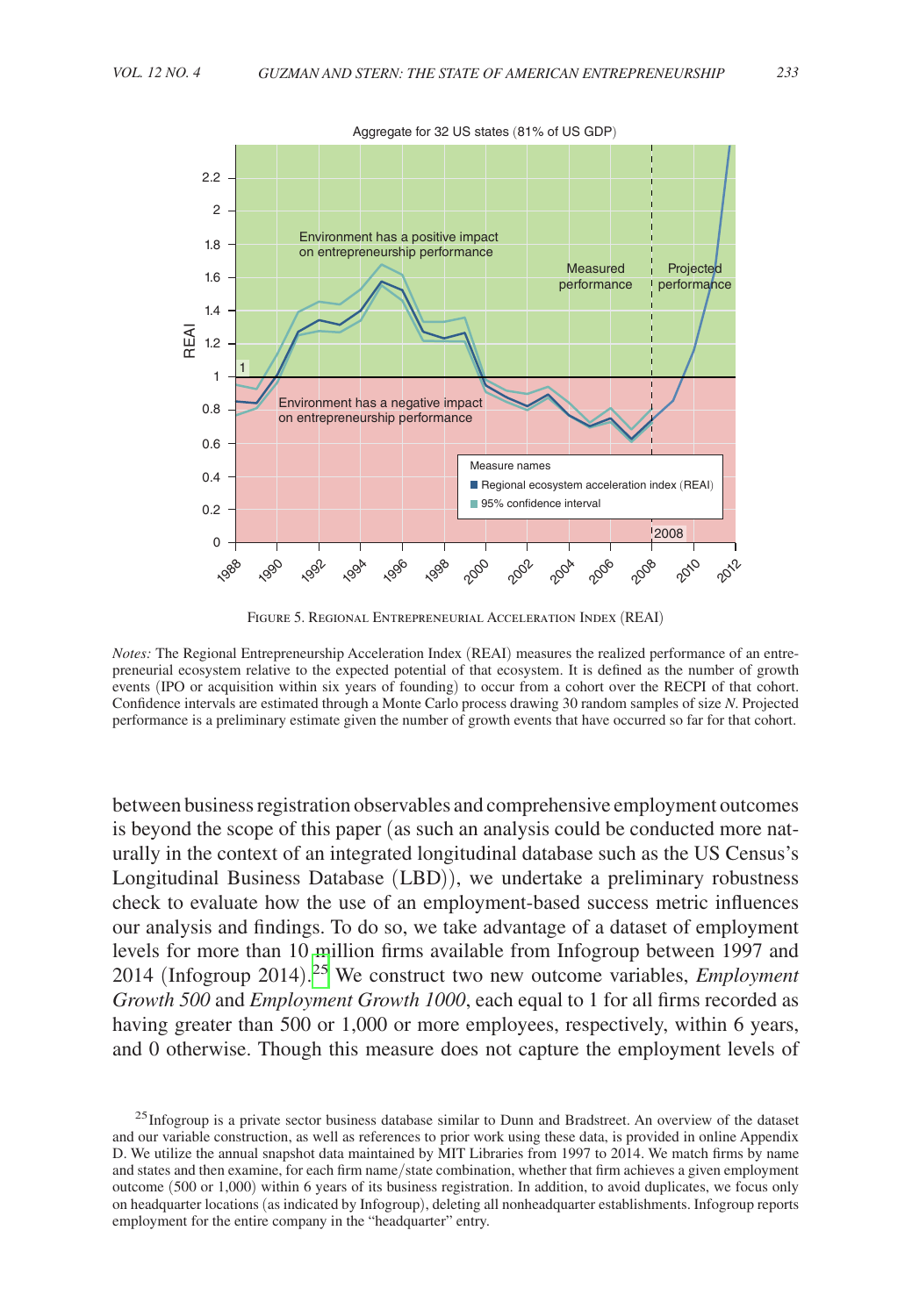all firms (and all employment data are themselves categorical estimates rather than the fine-grained measures available through administrative data), this rough cut allows us to identify the vast majority of firms that experience the (rare and usually highly observable) event of becoming a large employer in a relatively short period of time. As context, the 500-employee threshold is used to differentiate small and medium-sized enterprises from large firms by the Small Business Administration, and so it is useful to consider this transition within six years from one category to the other.

We use these data to conduct three interrelated exercises. First, in [Table 4,](#page-23-0)  we compare our baseline entrepreneurial quality model using *Growth* versus the *Employment Growth* measures as the dependent variable. The estimates are surprisingly similar not just in sign but also in relative magnitude, with a higher concordance between *Growth* and *Employment Growth 500*. For example, firms with a trademark are 6.2 times more likely to get 1,000 employees (4 times for equity growth), firms with a patent 46.8 times (20.8 times for equity growth), firms registered in Delaware 13.3 times (14.0 for equity growth), and firms with both a patent and Delaware registration 131.4 times (80.56 for equity growth). This similarity between coefficients suggests that our baseline model not only captures financial outcomes but also captures significant variation across firms in their potential to achieve a rare and outsized employment growth outcome.

As a second exercise, we use the model with the lower level of concordance (*Employment Growth 500*) as an alternative baseline for our predictive approach to form a quality estimate for each firm in our sample and compare our initial entrepreneurial quality estimates with this alternative. The correlation between a predictive analytic based on *Growth* versus *Employment Growth 500* is 0.84. Finally, we examine how the incidence of *Employment Growth 500* is predicted by our estimates of entrepreneurial quality using our baseline equity growth regression and report the share of firms that achieve employment growth in the top 5 percent and 10 percent of quality. The results are striking: more than 48 percent of all measured employment growth outcomes occur within the top 10 percent of our entrepreneurial quality distribution, with around 40 percent in the top 5 percent.

While we emphasize that this analysis is incomplete insofar as our measures of employment growth may be incomplete, it suggests nonetheless that there is a meaningful relationship between equity and employment growth and that both of these highly skewed outcome variables have a predictable relationship with measures of underlying entrepreneurial quality.

### **VII. The Impact of the Business Cycle on Entrepreneurial Quantity and Quality**

We now proceed to evaluate how the business cycle influences US entrepreneurial quality and quantity. To do so, we implement a SVAR regression that models the interdependent relationship between RECPI and the business cycle and allows us to estimate the impact of GDP growth on entrepreneurship. The impact of business cycles on entrepreneurship has been long debated in economics, most notably in the contrast between the debt deflation theory of Fisher (1933) and the "cleansing effect" of recessions emphasized by Schumpeter (1939).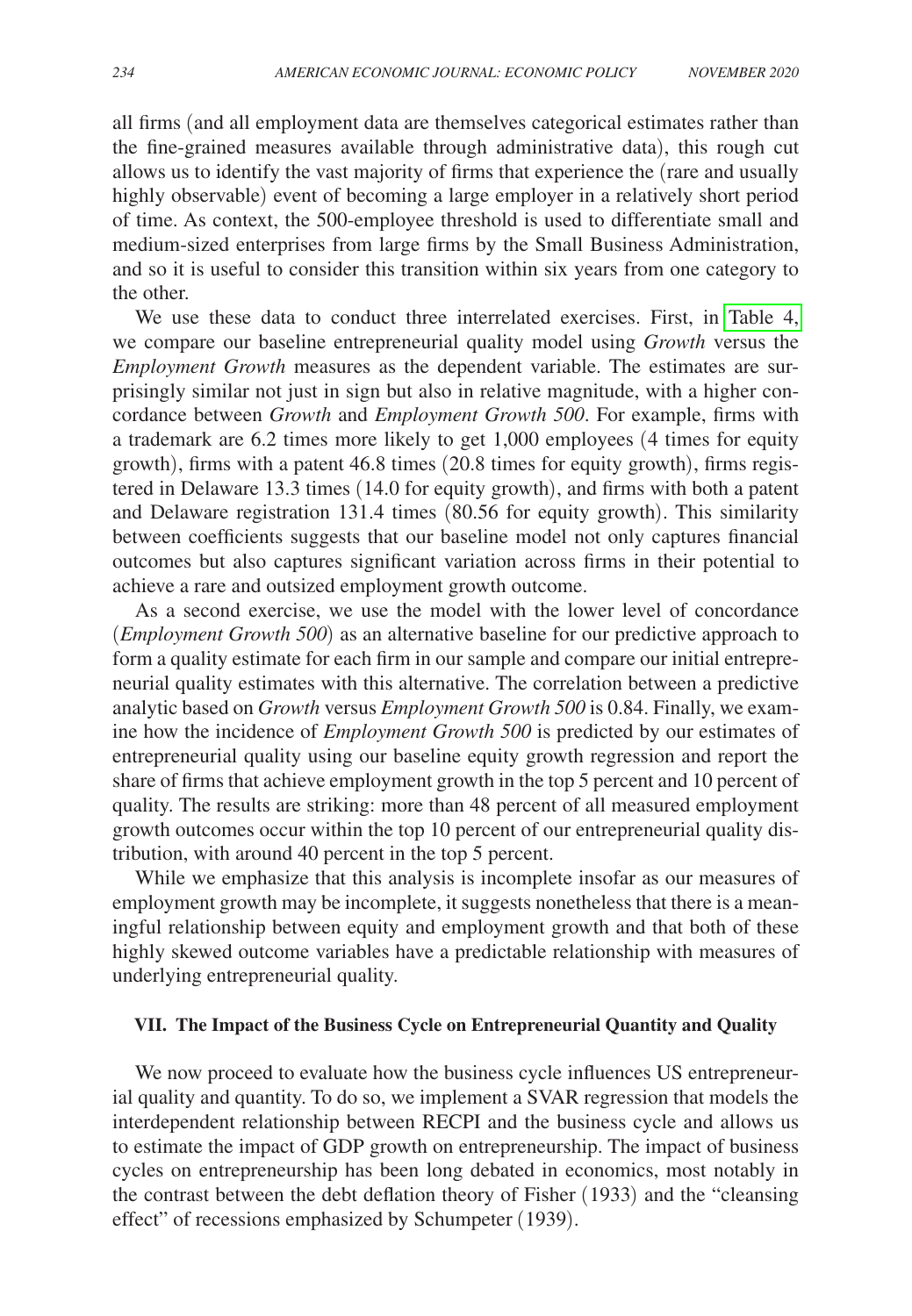<span id="page-23-0"></span>

| Dependent variable             | Equity growth<br>(IPO or acquisition)<br>(1) | Employment > 500<br>(2) | Employment > 1,000<br>(3) |
|--------------------------------|----------------------------------------------|-------------------------|---------------------------|
| Corporate governance measures  |                                              |                         |                           |
| Corporation                    | 3.008                                        | 1.542                   | 1.378                     |
|                                | (0.0860)                                     | (0.0681)                | (0.103)                   |
| Name-based measures            |                                              |                         |                           |
| Short name                     | 2.248                                        | 1.568                   | 1.279                     |
|                                | (0.0514)                                     | (0.0635)                | (0.0883)                  |
| Eponymous                      | 0.304                                        | 0.675                   | 0.781                     |
|                                | (0.0197)                                     | (0.0595)                | (0.112)                   |
| Intellectual property measures |                                              |                         |                           |
| Trademark                      | 3.984                                        | 7.194                   | 6.243                     |
|                                | (0.268)                                      | (0.750)                 | (1.053)                   |
| Patent-Delaware interaction    |                                              |                         |                           |
| Delaware only                  | 14.01                                        | 12.61                   | 13.43                     |
|                                | (0.354)                                      | (0.626)                 | (1.149)                   |
| Patent only                    | 20.83                                        | 26.52                   | 46.79                     |
|                                | (1.101)                                      | (2.607)                 | (6.684)                   |
| Patent and Delaware            | 80.56                                        | 95.87                   | 131.4                     |
|                                | (3.645)                                      | (9.064)                 | (19.86)                   |
| <b>US CMP</b> clusters         | Yes                                          | Yes                     | Yes                       |
| US CMP high-tech clusters      | Yes                                          | Yes                     | Yes                       |
| Observations                   | 12,842,817                                   | 12,842,817              | 12,708,349                |
| Pseudo $R^2$                   | 0.184                                        | 0.103                   | 0.100                     |

Table 4—Entrepreneurial Quality Models with High Employment Growth Outcomes

*Notes:* We develop models with the same regressor as our full information entrepreneurial quality model (Table 3, column 5) but substitute high equity growth outcomes for high employment growth outcomes. Our outcome variable is 1 if a firm has high employment six years after founding and 0 otherwise, at different thresholds. Employment measures are taken from the Infogroup USA panel data. We have a long-term project with the US Census to develop entrepreneurial quality estimates using continuous employment outcomes. Robust standard errors are in parentheses.

Bernanke and Gertler (1989) offer the first formal account of the debt deflation hypothesis, demonstrating how random macroeconomic shocks influence the balance sheets of would-be entrepreneurs and consequently change their ability to undertake the ambitious projects that represent new high-quality entrepreneurship (see also Carlstrom and Fuerst 1997 and Rampini 2004). Relatedly, business cycles also change investor expectations concerning the future availability of capital, which in turn can lead to a reduction in the riskiness of financed projects (Caballero, Farhi, and Hammour 2006), a dynamic with particular implications for the availability of early-stage venture capital (Nanda and Rhodes-Kropf 2016). On the other hand, a smaller theoretical literature has focused on the potential for more growth-oriented entrepreneurship to be founded in recessions due to a "cleansing effect," under the possibility that the bankruptcy or financial stress of marginal incumbent firms during a downturn might enhance entry opportunities for new productive firms (Schumpeter 1939, Caballero and Hammour 1994).

Existing empirical evidence has yet to support precisely one hypothesis or the other. For example, while Nanda and Rhodes-Kropf (2013) show that increases in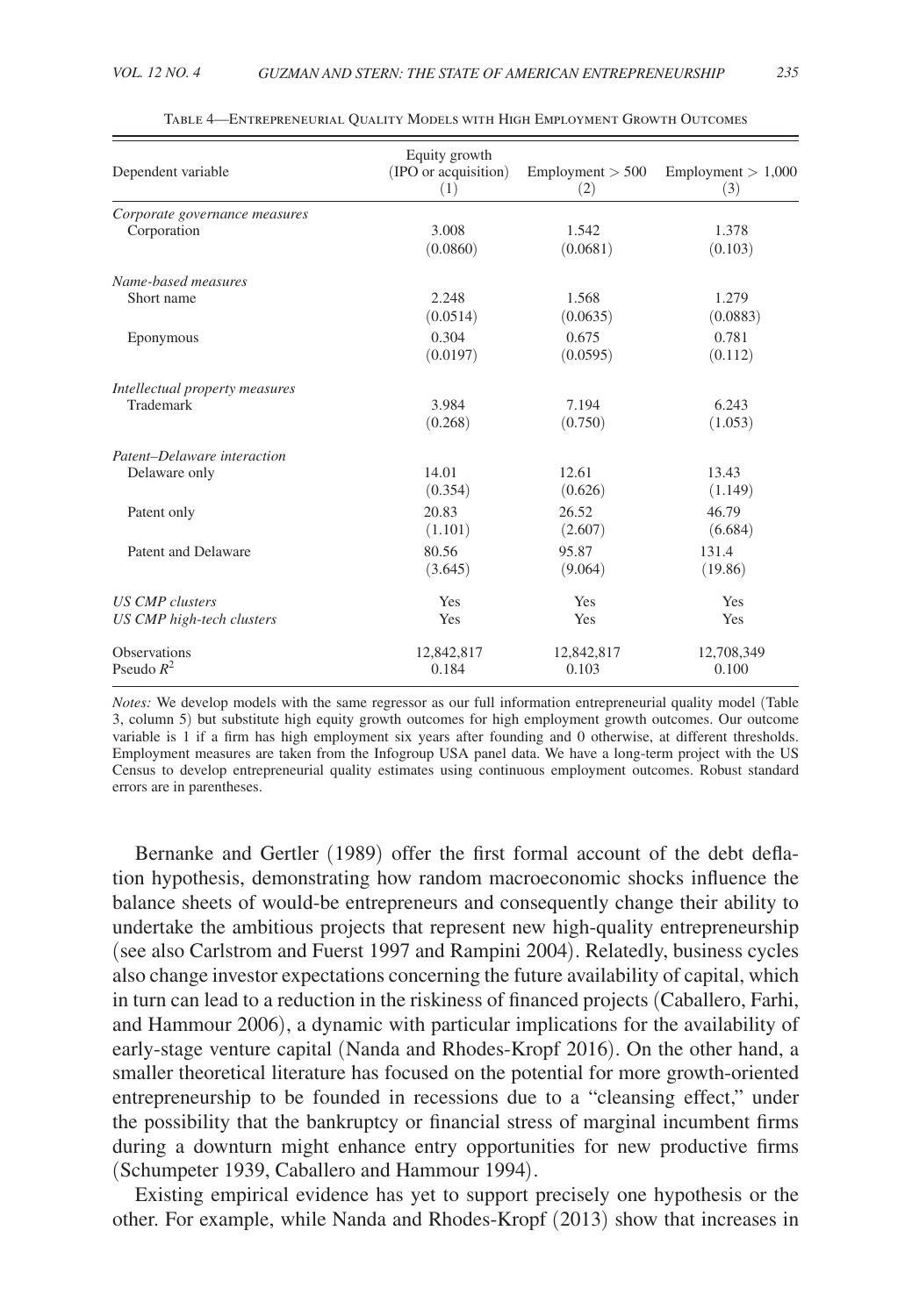the supply of venture capital lead venture capitalists to invest in more innovative firms, and Moreira (2016) highlights that there are procyclical differences in the initial size of firms across the business cycle, which persist, Koellinger and Thurik (2012) do not observe any relationship between GDP growth and the subsequent quantity of entrepreneurship (using surveys of business ownership) in a panel of 22 OECD countries.[26](#page-24-0) More generally, none of these papers provide a direct test of the key underlying hypotheses in Bernanke and Gertler (1989) or other theories. Do positive changes in the GDP growth rate predict no change in the overall quantity of entrepreneurship and a positive change in the quality-adjusted quantity of entrepreneurship? Conversely, do recessions result in a downward shift in the distribution of entrepreneurial quality-adjusted quantity?

To evaluate such relationship, we propose a structural vector autoregression model that models the interdependent nature of entrepreneurship and economic growth. Economic growth influences entrepreneurship contemporaneously and with a lag, while entrepreneurship only responds to growth with a lag, reflecting the time it takes to undertake an investment, which can be modeled as follows:

(5) 
$$
\ln(\Delta GDP_t) = a_1 \ln \left( \frac{RECPI_{t-1}}{GDP_{t-1}} \right) + \dots + a_n \ln \left( \frac{RECPI_{t-n}}{GDP_{t-n}} \right)
$$

$$
+ b_1 \ln(\Delta GDP_{t-1}) + \dots + b_n \ln(\Delta GDP_{t-n}) + u_t,
$$
  
(6) 
$$
\ln \left( \frac{RECPI_t}{GDP_t} \right) = c_1 \ln \left( \frac{RECPI_{t-1}}{GDP_{t-1}} \right) + \dots + c_n \ln \left( \frac{RECPI_{t-n}}{GDP_{t-n}} \right) + d_0 \ln(\Delta GDP_t)
$$

$$
+ d_1 \ln(\Delta GDP_{t-1}) + \dots + d_n \ln(\Delta GDP_{t-n}) + v_t,
$$

where  $\ln(\Delta GDP_t)$  represents GDP growth (in log) at time *t*, and  $\ln(RECPI_t/GDP_t)$ represents the quality-adjusted flow of entrepreneurship at  $t$ , and  $u_t$  and  $v_t$  are the idiosyncratic disturbances in the growth rate and the entrepreneurship rate, respectively. We fit a recursive SVAR to estimate  $d_n$  as the percent increase in quality-adjusted entrepreneurship from a percentage increase in the annual GDP growth rate.

Using the (admittedly small) sample of 27 annual observations for the United States from 1988 to 2014, online Appendix Table A4 reports coefficient estimates from this approach as well as equivalent regressions using only the quantity of firms instead of RECPI. [Figure 6](#page-25-0) presents the impulse response functions. We begin in (A4-1) and (A4-2) with a reduced-form single-lag VAR model. While (A4-1) reports a positive relationship between GDP growth and RECPI, (A4-2) indicates no relationship between changes in GDP growth and start-up quantity. We then turn to a three-lag SVAR model that allows not only to capture dynamics but also allows for contemporaneous impact between GDP growth and entrepreneurship.<sup>27</sup>

<span id="page-24-0"></span> $^{26}$ Koellinger and Thurik (2012) do find, however, a relationship in the opposite causal direction, that entrepre-<br>neurship predicts (Granger causes) economic growth.

<span id="page-24-1"></span> $^{27}$ The three-lag structure minimizes both the Akaike Information Criterion and Schwarz's Bayesian Information Criterion.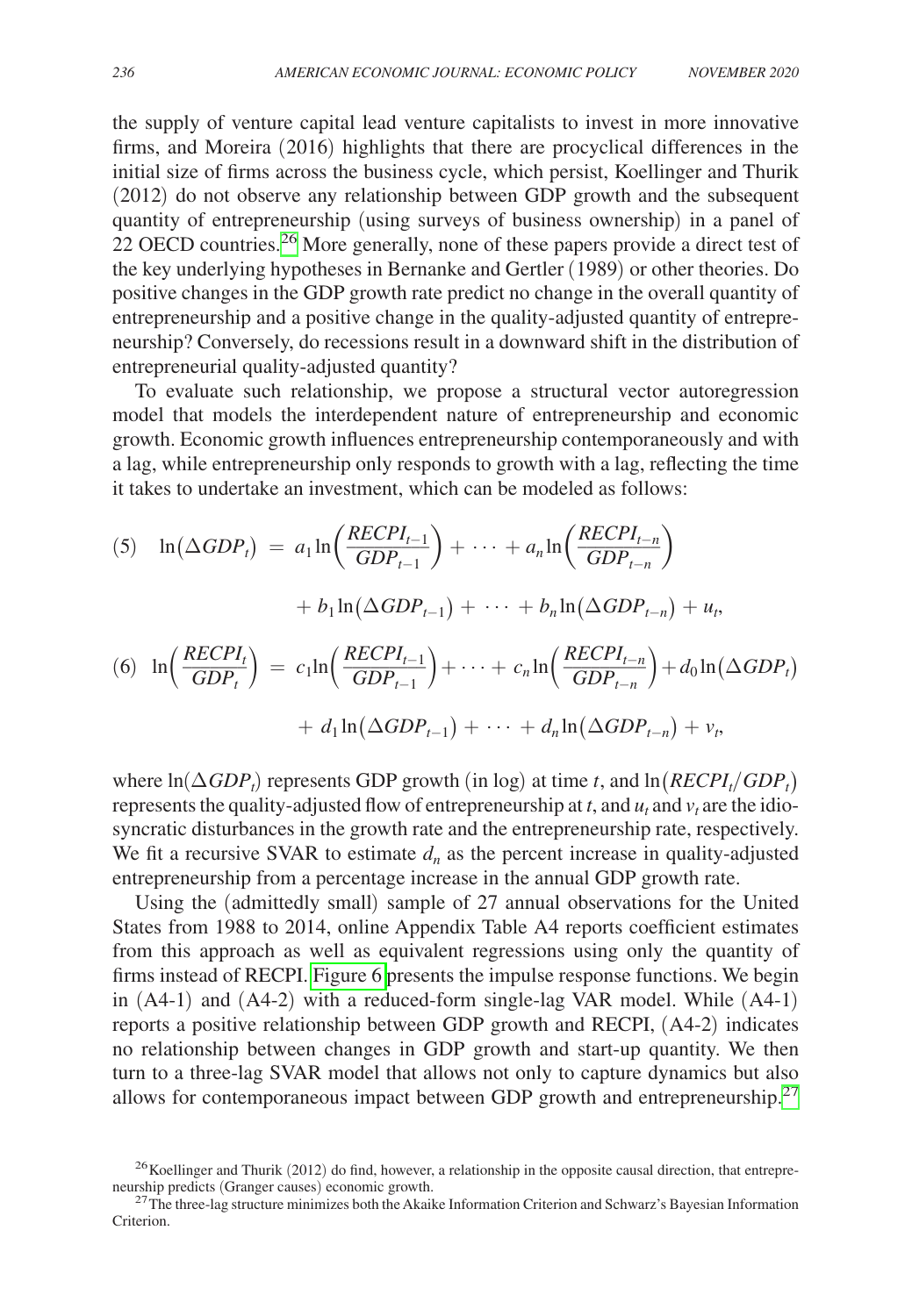<span id="page-25-0"></span>

FIGURE 6. EFFECT OF ECONOMIC CONDITIONS ON ENTREPRENEURSHIP

*Notes:* This figure reports the relationship of economic conditions to entrepreneurship production in the United States.  $\ln(\Delta GDP_t)$  is the log change in US GDP between years  $t - 1$  and  $t$ . **1**[*US\_Recession<sub>t</sub>*] is a dummy variable equal to 1 if the US was in a recession in that year. The years of recession are 1990, 2001, 2008, and 2009. All lag structures are chosen as those that maximize Akaike's Information Criterion (AIC) and Schwarz's Bayesian Information Criterion (SBIC), which agree in all cases. All models pass a VAR stability test, with all eigenvalues within the unit circle. A Granger causality test rejects the null of no relationships ( $p < 0.01$ ) for the ln( $\Delta$ GDP) models and is marginally unable to reject it for the US Recession models  $(p = 0.13)$ .

The parameter estimates are similar. Throughout, we observe a positive relationship between GDP growth and subsequent RECPI and no relationship between GDP growth and the raw quantity of entrepreneurship. We see this more clearly in panels A and B of Figure 6, which present the impulse response function for regression. The figures indicate that a doubling of the GDP growth rate leads to a 2 percent increase in *RECPI*/*GDP* in current year *t* and a 4 percent increase in years  $t + 1$  and  $t + 2$ , which then tapers off. In contrast, as illustrated in panel B of Figure 6, there is no net relationship between GDP growth and ln(*Obs*/*GDP*). We further this analysis in (A4-5) and (A4-6) by considering an alternative measure of business cycles, the presence of an economic recession as determined by the NBER Business Cycle Dating Committee. As shown in panels C and D of Figure 6, the onset of a recession decreases *RECPI*/*GDP* by 5 percent in *t* and  $t + 1$  (with a subsequent tapering off) while having no net impact on ln(*Obs*/*GDP*).

We emphasize that these results should be viewed with caution. We are basing our inferences on only a relatively short time series, and it is of course possible that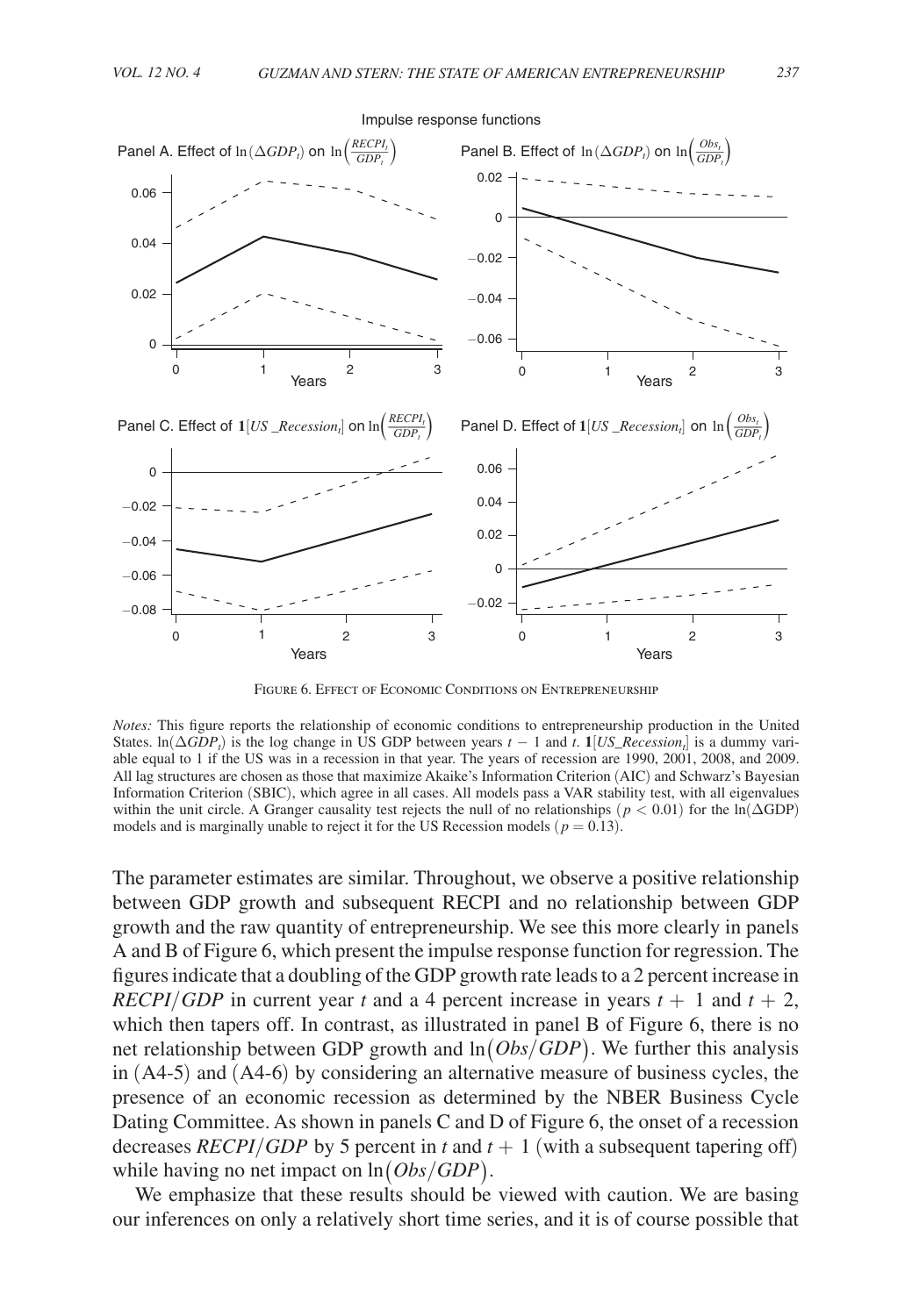the relationship between economic performance and entrepreneurship changes over time and place. With that important caveat, these results are consistent with the hypothesis that while economic shocks have an ambiguous and noisy impact on the overall start-up rate, there is a meaningful relationship between economic shocks and the propensity to start ventures with high growth potential at founding.

### **VIII. Conclusion**

This paper develops a quality-based approach with business registration records for 32 states to create and evaluate novel indices of the quantity and quality-adjusted quantity of entrepreneurship. Not simply a matter of data, the predictive analytics approach allows us to focus on a more rigorous examination of variation over time and across places in the potential from a given start-up cohort (RECPI), the ability of an entrepreneurial ecosystem to realize that potential over time (REAI), and the relationship between entrepreneurship and economic fluctuation.

This analysis offers several new findings about the state of American entrepreneurship. First, in contrast to the secular decline observed in aggregate quantity-oriented measures of business dynamism (Decker et al. 2014), the expected number of growth outcomes in the United States has followed a cyclical pattern that appears sensitive to the capital market environment and overall market conditions. US RECPI reflects broad and well-known changes in the environment for start-ups, such as the dot-com boom and bust of the late 1990s and early 2000s. As well, a quality-adjusted predictive analytics approach captures striking regional variation in the growth potential of start-ups across the United States, including the presence of strong ecosystems such as Silicon Valley or Boston and relatively quantity-oriented entrepreneurship regions such as Miami.

By accounting for quality, our estimates offer a different perspective on the role of start-ups in the US economy over the past 30 years. While the expected number of high-growth start-ups peaked in 2000 and then fell dramatically with the dot-com bust, starting in 2010 there has been a sharp upward swing in the expected number of successful start-ups formed and the accumulation of entrepreneurial potential for growth (even after controlling for the change in the overall size of the economy). Indeed, in contrast to the secular decline in start-up activity observable in the BDS, our estimates of US RECPI indicate a net *upward* trend across the full time series of our sample. For example, the rate of expected successful startups fell to its lowest point in 1991 and reached its second-highest level in 2014 (the final year of our sample). This finding suggests that the challenges to growth arising from entrepreneurship may be less directly related to the lack of formation of high-growth potential start-ups and instead more related to other dynamics or ecosystem concerns. In particular, while there is high cyclicality in RECPI/GDP, REAI—the likelihood of start-ups to reach their potential—declined in the late 1990s and did not recover through 2008. Relative to the mid-1990s, the 2000s were a period in which a lower level of entrepreneurial potential was realized. For example, conditional on the same estimated potential, a 1995 start-up was three times more likely to achieve a growth event in six years than a start-up founded in 2007.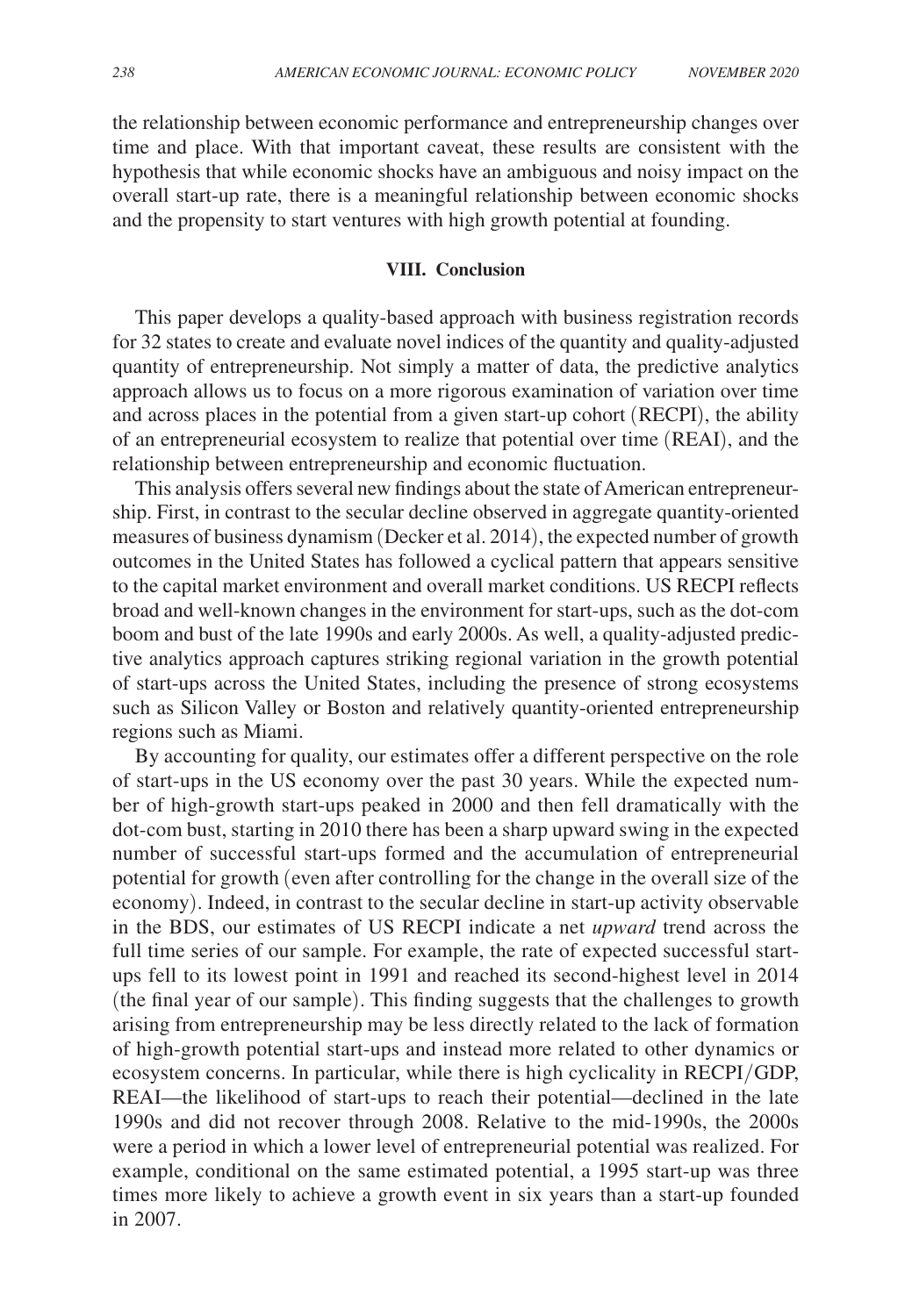Accounting for entrepreneurial quality through a predictive analytics approach is not simply a question of more nuanced measurement of the same phenomena. Instead, a shift toward entrepreneurial quality allows one to connect entrepreneurship and overall economic performance more directly. Using our measures in a structural VAR model, we find economic shocks are associated with a procyclical impact on the quality-adjusted quantity of entrepreneurship, while there is no relationship with quantity alone. These results provide novel empirical evidence on the way entrepreneurship is shaped by economic conditions and allow us to begin to adjudicate between competing theories of this relationship.

More generally, our analysis suggests that taking directly a quantitative approach to the measurement of entrepreneurial quality can yield new insight into the precursors and consequences of entrepreneurial ecosystems and the impact of entrepreneurship on economic and social progress. Several follow-on research directions are possible. First, our data reveal striking variation across regions and time in both the quality-adjusted quantity of entrepreneurship as well as the potential for growth condition on initial quality. Examining how regional and temporal determinants of entrepreneurial ecosystems impact entrepreneurial quality, the growth process, and even the migration of firms between regions is a promising area for future research (Guzman 2018). Second, while our current analysis examines the link between entrepreneurial quality at founding and subsequent growth (measured as either equity or employment growth), it is separately possible to examine how particular institutions that impact start-ups after founding (such as the receipt of venture capital) impact that growth process. For example, in Catalini, Guzman, and Stern (2019), we examine both the selection into and impact of venture capital on start-up firms by exploiting this predictive analytics approach. Further work connecting firm founding, capital investment, and growth is likely to allow for a more structured understanding of the role of external capital in start-up growth. Finally, a striking feature of our predictive analytics results is the unusual level of skewness in the entrepreneurial quality distribution (e.g., around 40 percent of all equity growth outcomes are contained within the top 1 percent of the estimated quality distribution).

Directly measuring the high level of skewness in the initial distribution of firms likely offers new insight into a number of areas, such as industrial organization, finance, and organizational economics. These benefits are likely to be enhanced by ongoing technological improvements in data storage and processing capabilities, which will likely improve the precision and applicability of these estimates. To this end, these estimates are an initial implementation pointing toward a more general approach using founding observables and ex post performance to estimate founding quality. For example, it may be possible to develop integrated datasets including measures based on firm founding statements, online job postings, media mentions, and the degree and nature of online or social media presence (e.g., presence or absence of a web page, functionality of that web page, etc.). Combined with more sophisticated predictive algorithms (e.g., machine learning approaches as developed in Guzman 2018), it may be possible to capture different types of performance and the linkage between the initial conditions at founding and different types of economic and social impact.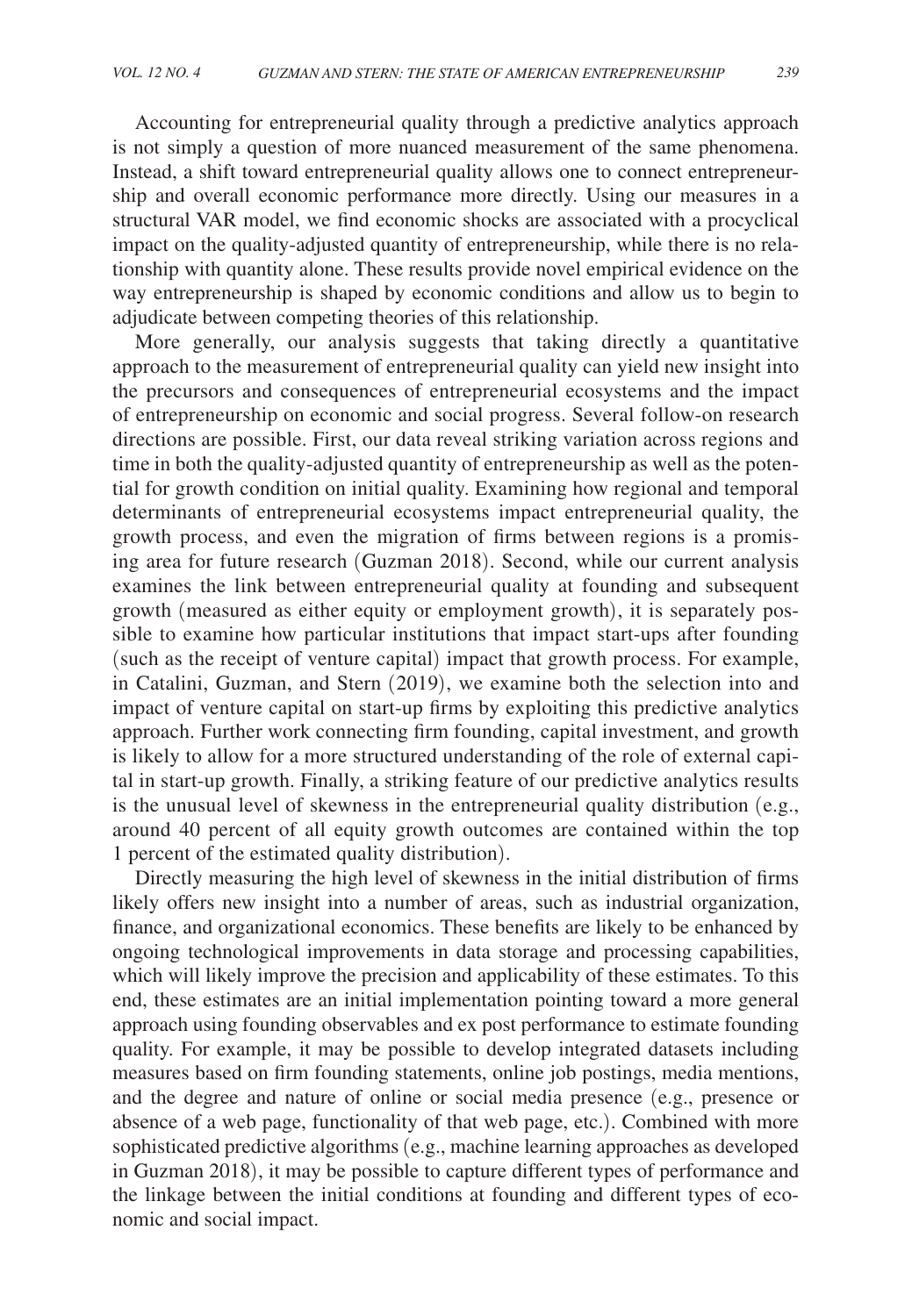### **APPENDIX**

<span id="page-28-0"></span>

| Rank in US GDP | State                  | <b>GDP</b>   | Share of GDP<br>(percent) |
|----------------|------------------------|--------------|---------------------------|
| 1              | California             | \$2,287,021  | 13.0                      |
| $\overline{2}$ | Texas                  | \$1,602,584  | 9.1                       |
| 3              | New York               | \$1,350,286  | 7.7                       |
| $\overline{4}$ | Florida                | \$833,511    | 4.7                       |
| 5              | Illinois               | \$742,407    | 4.2                       |
| 7              | Ohio                   | \$584,696    | 3.3                       |
| 8              | New Jersey             | \$560,667    | 3.2                       |
| 9              | North Carolina         | \$491,572    | 2.8                       |
| 10             | Georgia                | \$472,423    | 2.7                       |
| 11             | Virginia               | \$464,606    | 2.6                       |
| 12             | Massachusetts          | \$462,748    | 2.6                       |
| 13             | Michigan               | \$449,218    | 2.6                       |
| 14             | Washington             | \$425,017    | 2.4                       |
| 17             | Minnesota              | \$326,125    | 1.9                       |
| 18             | Colorado               | \$309,721    | 1.8                       |
| 19             | Tennessee              | \$296,602    | 1.7                       |
| 20             | Wisconsin              | \$293,126    | 1.7                       |
| 21             | Arizona                | \$288,924    | 1.6                       |
| 22             | Missouri               | \$285,135    | 1.6                       |
| 25             | Oregon                 | \$229,241    | 1.3                       |
| 27             | Oklahoma               | \$192,176    | 1.1                       |
| 28             | South Carolina         | \$190,176    | 1.1                       |
| 29             | Kentucky               | \$189,667    | 1.1                       |
| 30             | Iowa                   | \$174,512    | 1.0                       |
| 32             | Utah                   | \$148,017    | 0.8                       |
| 34             | Arkansas               | \$129,745    | 0.7                       |
| 39             | New Mexico             | \$95,310     | 0.5                       |
| 43             | Idaho                  | \$66,548     | 0.4                       |
| 46             | Alaska                 | \$60,542     | 0.3                       |
| 47             | Maine                  | \$56,163     | 0.3                       |
| 50             | Rhode Island           | \$45,962     | 0.3                       |
| 52             | Vermont                | \$30,723     | 0.2                       |
|                | Total GDP in sample    | \$13,941,781 |                           |
|                | Number of states       | 32           |                           |
|                | <b>US GDP</b>          | \$17,565,783 |                           |
|                | Share of GDP in sample | 81%          |                           |

Table A1—Data Coverage US States—Ranked by GDP

#### **REFERENCES**

- **Acs, Zoltan J., and David B. Audretsch.** 1988. "Innovation in Large and Small Firms: An Empirical Analysis." *American Economic Review* 78 (4): 678–90.
- **Akcigit, Ufuk, and William R. Kerr.** 2018. "Growth through Heterogeneous Innovations." *Journal of Political Economy* 126 (4): 1374–1443.
	- **Andrews, Raymond J., Catherine Fazio, Jorge Guzman, Yupeng Liu, and Scott Stern.** 2019. "Startup Cartography Project [Data from 1988–2014]." <https://www.startupcartography.com> (accessed December 14, 2019).
	- **Angrist, Joshua D., and Jörn-Steffen Pischke.** 2008. *Mostly Harmless Econometrics—An Empiricist's Companion*. Princeton, NJ: Princeton University Press.
- **Aulet, Bill, and Fiona Murray.** 2013. "A Tale of Two Entrepreneurs: Understanding Differences in the Types of Entrepreneurship in the Economy." [https://www.issuelab.org/resources/15236/15236.pdf.](https://www.issuelab.org/resources/15236/15236.pdf) **Axtell, Robert L.** 2001. "Zipf Distribution of US Firm Sizes." *Science* 293 (5536): 1818–20.
- **Barnes, Beau Grant, Nancy L. Harp, and Derek Oler.** 2014. "Evaluating the SDC Mergers and Acquisitions Database." *Financial Review* 49 (4): 793–822.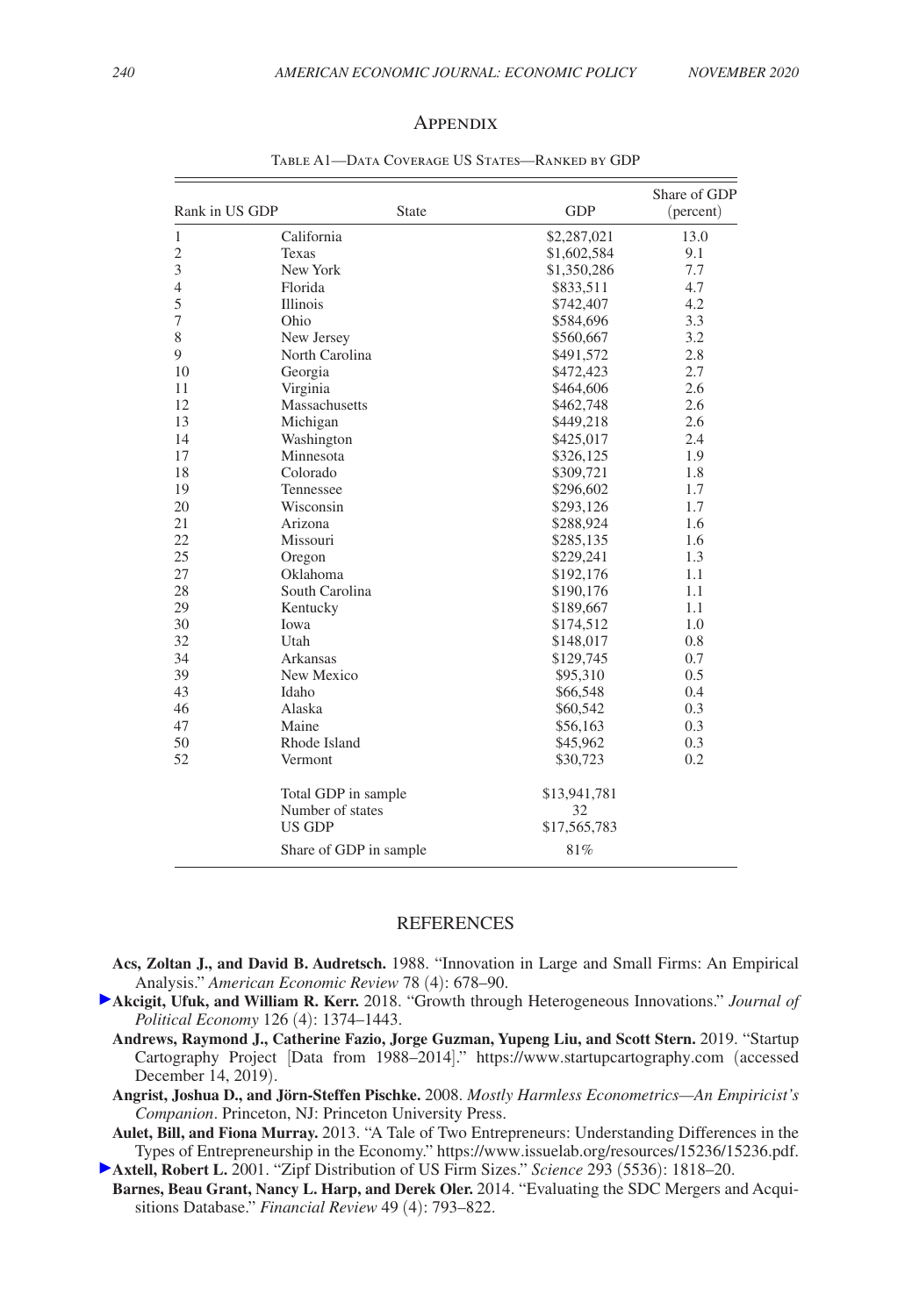- **Belenzon, Sharon, Aaron K. Chatterji, and Brendan Daley.** 2017. "Eponymous Entrepreneurs." *American Economic Review* 107 (6): 1638–55.
	- **Belenzon, Sharon, Aaron Chatterji, and Brendan Daley.** 2018. "Choosing between Growth and Glory." NBER Working Paper 24901.
	- **Bernanke, Ben, and Mark Gertler.** 1989. "Agency Costs, Net Worth, and Business Fluctuations." *American Economic Review* 79 (1): 14–31.
- **Caballero, Ricardo J., Emmanuel Farhi, and Mohamad L. Hammour.** 2006. "Speculative Growth: Hints from the U.S. Economy." *American Economic Review* 96 (4): 1159–92.
- **Caballero, Ricardo, Emmanuel Farhi, and Mohamad Hammour. 2006.** "Speculative Growth: Hints from the US Economy"*American Economic Review* 96 (4): 1159-192.
	- **Caballero, Ricardo J., and Mohamad L. Hammour.** 1994. "The Cleansing Effect of Recessions." *American Economic Review* 84 (5): 1350–68.
	- **Carlstrom, Charles T., and Timothy S. Fuerst.** 1997. "Agency Costs, Net Worth, and Business Fluctuations: A Computable General Equilibrium Analysis." *American Economic Review* 87 (5): 893–910.
	- **Catalini, Christian, Jorge Guzman, and Scott Stern.** 2019. "Passive versus Active Growth: Evidence from Founder Choices and Venture Capital Investment." NBER Working Paper 26073.
	- **Chatterji, Aaron K.** 2018. "The Main Street Fund: Investing in an Entrepreneurial Economy." [https://](https://www.hamiltonproject.org/assets/files/Chatterji_20180611.pdf) [www.hamiltonproject.org/assets/files/Chatterji\\_20180611.pdf.](https://www.hamiltonproject.org/assets/files/Chatterji_20180611.pdf)
	- **Churchwell, Cynthia.** 2016. "Q. SDC: M&A Database." Baker Library—Fast Answers. [https://asklib.](https://asklib.library.hbs.edu/faq/47760) [library.hbs.edu/faq/47760](https://asklib.library.hbs.edu/faq/47760) (accessed January 17, 2017).
- **Davis, Steven J., and John Haltiwanger.** 1992. "Gross Job Creation, Gross Job Destruction, and Employment Reallocation." *Quarterly Journal of Economics* 107 (3): 819–63.
- **Davis, Steven J., John C. Haltiwanger, and Scott Shuh.** 1996. *Job Creation and Destruction.* Cambridge, MA: MIT Press.
- **Decker, Ryan, John Haltiwanger, Ron Jarmin, and Javier Miranda.** 2014. "The Role of Entrepreneurship in US Job Creation and Economic Dynamism." *Journal of Economic Perspectives* 28 (3): 3–24.
- **Decker, Ryan A., John Haltiwanger, Ron S. Jarmin, and Javier Miranda.** 2016. "Where Has All the Skewness Gone? The Decline in High-Growth (Young) Firms in the U.S." *European Economic Review* 86: 4–23.
- **Delgado, Mercedes, Michael E. Porter, and Scott Stern.** 2016. "Defining Clusters of Related Industries." *Journal of Economic Geography* 16 (1): 1–38.
- **Dunne, Timothy, Mark J. Roberts, and Larry Samuelson.** 1988. "Patterns of Firm Entry and Exit in U.S. Manufacturing Industries." *RAND Journal of Economics* 19 (4): 495–515.
- **Ericson, Richard, and Ariel Pakes.** 1995. "Markov-Perfect Industry Dynamics: A Framework for Empirical Work." *Review of Economic Studies* 62 (1): 53–82.
- **Evans, David S.** 1987. "The Relationship between Firm Growth, Size, and Age: Estimates for 100 Manufacturing Industries." *Journal of Industrial Economics* 35 (4): 567–81.
- **Fazio, Catherine, Jorge Guzman, and Scott Stern.** 2019. "The Impact of State-Level R&D Tax Credits on the Quantity and Quality of Entrepreneurship." NBER Working Paper 26099.
- **Fisher, Irving.** 1933. "The Debt-Deflation Theory of Great Depressions." *Econometrica* 1 (4): 337–57. **Gibrat, Robert.** 1931. *Les Inégalités Économiques.* Paris: Recueil Sirey.
- **Gornall, Will, and Ilya A. Strebulaev.** 2015. "The Economic Impact of Venture Capital: Evidence from Public Companies." Stanford Graduate School of Business Working Paper 3362.
- **Guzman, Jorge.** 2019. "Go West Young Firm: Agglomeration and Embeddedness in Startup Migrations to Silicon Valley." Columbia Business School Research Paper 18-49.
- **Guzman, Jorge, and Aleksandra** (**Olenka**) **Kacperczyk.** 2019. "Gender Gap in Entrepreneurship." *Research Policy* 48 (7): 1666–80.
- **Guzman, Jorge, and Scott Stern.** 2015. "Where Is Silicon Valley?" *Science* 347 (6222): 606–09.
- **Guzman, Jorge, and Scott Stern.** 2017. "Chapter 2—Nowcasting and Placecasting Entrepreneurial Quality and Performance." In *Measuring Entrepreneurial Businesses: Current Knowledge and Challenges*, edited by John Haltiwanger, Erik Hurst, Javier Miranda, and Antoinette Schoar, 63–110. Chicago: University of Chicago Press.
- **Guzman, Jorge**. 2018. "Go West Young Firm: Agglomeration and Embeddedness in Startup Migrations to Silicon Valley." Unpublished.
- **Guzman, Jorge, and Scott Stern.** 2020. "Replication Data for: The State of American Entrepreneurship: New Estimates of the Quantity and Quality of Entrepreneurship for 32 US States, 1988– 2014." American Economic Association [publisher], Inter-university Consortium for Political and Social Research [distributor]. [https://doi.org/10.3886/E111705V1.](https://doi.org/10.3886/E111705V1)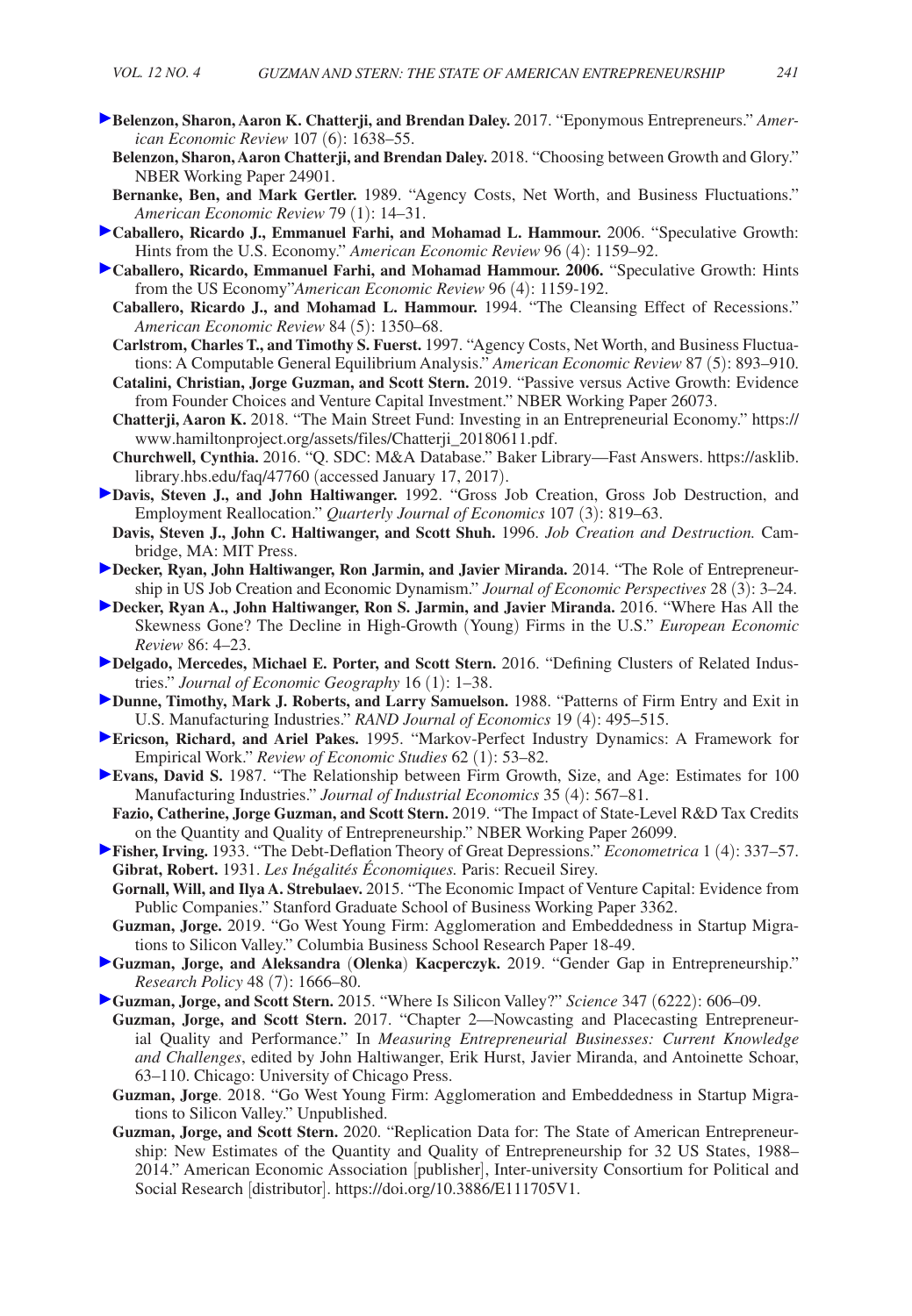- **Haltiwanger, John, Ron S. Jarmin, and Javier Miranda.** 2013. "Who Creates Jobs? Small versus Large versus Young." *Review of Economics and Statistics* 95 (2): 347–61.
	- **Hathaway, Ian, and Robert Litan.** 2014a. "Declining Business Dynamism in the United States: A Look at States and Metros." [https://www.brookings.edu/wp-content/uploads/2016/06/declining\\_](https://www.brookings.edu/wp-content/uploads/2016/06/declining_business_dynamism_hathaway_litan.pdf) [business\\_dynamism\\_hathaway\\_litan.pdf.](https://www.brookings.edu/wp-content/uploads/2016/06/declining_business_dynamism_hathaway_litan.pdf)
	- **Hathaway, Ian, and Robert E. Litan.** 2014b. "Declining Business Dynamism: It's for Real." https:// [www.brookings.edu/wp-content/uploads/2016/06/final2\\_declining\\_business\\_dynamism\\_its\\_for\\_](https://www.brookings.edu/wp-content/uploads/2016/06/final2_declining_business_dynamism_its_for_real_hathaway_litan.pdf) real\_hathaway\_litan.pdf.
	- **Hathaway, Ian, and Robert Litan.** 2014c. "The Other Aging of America: The Increasing Dominance of Older Firms." [https://www.brookings.edu/wp-content/uploads/2016/06/other\\_aging\\_america\\_](https://www.brookings.edu/wp-content/uploads/2016/06/other_aging_america_dominance_older_firms_hathaway_litan.pdf) [dominance\\_older\\_firms\\_hathaway\\_litan.pdf.](https://www.brookings.edu/wp-content/uploads/2016/06/other_aging_america_dominance_older_firms_hathaway_litan.pdf)
- **Hopenhayn, Hugo A.** 1992. "Entry, Exit, and Firm Dynamics in Long Run Equilibrium." *Econometrica* 60 (5): 1127–50.
- **Hurst, Erik, and Benjamin Wild Pugsley.** 2011. "What Do Small Businesses Do?" *Brookings Papers on Economic Activity* 41 (2): 73–142.
- **Infogroup.** 2014. "ReferenceUSA Business Historical Data Files." Harvard Dataverse. [https://doi.](https://doi.org/10.7910/DVN/GW2P3G) [org/10.7910/DVN/GW2P3G](https://doi.org/10.7910/DVN/GW2P3G) (accessed summer 2016).
- **Jovanovic, Boyan.** 1982. "Selection and the Evolution of Industry." *Econometrica* 50 (3): 649–70.
- **Kaplan, Steven N., and Josh Lerner.** 2010. "It Ain't Broke: The Past, Present, and Future of Venture Capital." *Journal of Applied Corporate Finance* 22 (2): 36–47.
- **Kerr, William R., Ramana Nanda, and Matthew Rhodes-Kropf.** 2014. "Entrepreneurship as Experimentation." *Journal of Economic Perspectives* 28 (3): 25–48.
- **Klapper, Leora, Raphael Amit, and Mauro F. Guillén.** 2010. "Chapter 4—Entrepreneurship and Firm Formation across Countries." In *International Differences in Entrepreneurship*, edited by Josh Lerner and Antoinette Schoar, 129–58. Chicago: University of Chicago Press.
- **Klepper, Steven.** 1996. "Entry, Exit, Growth, and Innovation over the Product Life Cycle." *American Economic Review* 86 (3): 562–83.
- **[K](http://pubs.aeaweb.org/action/showLinks?crossref=10.1086%2F422563&citationId=p_48)lette, Tor Jakob, and Samuel Kortum.** 2004. "Innovating Firms and Aggregate Innovation." *Journal of Political Economy* 112 (5): 986–1018.
- **[K](http://pubs.aeaweb.org/action/showLinks?crossref=10.1162%2FREST_a_00224&citationId=p_49)oellinger, Philipp D., and A. Roy Thurik.** 2012. "Entrepreneurship and the Business Cycle." *Review of Economics and Statistics* 94 (4): 1143–56.
- **[K](http://pubs.aeaweb.org/action/showLinks?crossref=10.2307%2F2696354&citationId=p_50)ortum, Samuel, and Josh Lerner.** 2000. "Assessing the Contribution of Venture Capital to Innovation." *RAND Journal of Economics* 31 (4): 674–92.
- **[K](http://pubs.aeaweb.org/action/showLinks?crossref=10.1093%2Frfs%2Fhhu087&citationId=p_51)rishnan, Karthik, Debarshi K. Nandy, and Manju Puri.** 2015. "Does Financing Spur Small Business Productivity? Evidence from a Natural Experiment." *Review of Financial Studies* 28 (6): 1768–1809.
- **Mansfield, Edwin.** 1962. "Entry, Gibrat's Law, Innovation, and the Growth of Firms." *American Economic Review* 52 (5): 1023–51.
- **Mills, Karen Gordon, and Brayden McCarthy.** 2016. "The State of Small Business Lending: Innovation and Technology and the Implications for Regulation." Harvard Business School (HBS) Working Paper 17-042.
- **Moreira, Sara.** 2016. "Firm Dynamics, Persistent Effects of Entry Conditions, and Business Cycles." Society for Economic Dynamics Meeting Paper 708.
- **[N](http://pubs.aeaweb.org/action/showLinks?crossref=10.1016%2Fj.jfineco.2013.07.001&citationId=p_55)anda, Ramana, and Matthew Rhodes-Kropf.** 2013. "Investment Cycles and Startup Innovation." *Journal of Financial Economics* 110 (2): 403–18.
	- **Nanda, Ramana, and Matthew Rhodes-Kropf.** 2014. "Financing Risk and Innovation." Harvard Business School (HBS) Working Paper 11-013.
- **Nanda, Ramana, and Matthew Rhodes-Kropf.** 2016. "Financing Entrepreneurial Experimentation." *Innovation Policy and the Economy* 16 (1): 1–23.
- **[N](http://pubs.aeaweb.org/action/showLinks?crossref=10.1093%2Frfs%2Fhhr010&citationId=p_58)etter, Jeffry, Mike Stegemoller, and M. Babajide Wintoki.** 2011. "Implications of Data Screens on Merger and Acquisition Analysis: A Large Sample Study of Mergers and Acquisitions from 1992 to 2009." *Review of Financial Studies* 24 (7): 2316–57.
- **Pohlman, John T., and Dennis W. Leitner.** 2003. "A Comparison of Ordinary Least Squares and Logistic Regression." *Ohio Journal of Science* 103 (5): 118–25.
- **[R](http://pubs.aeaweb.org/action/showLinks?crossref=10.1016%2Fj.jmoneco.2003.06.003&citationId=p_60)ampini, Adriano.** 2004. "Entrepreneurial Activity, Risk, and the Business Cycle." *Journal of Monetary Economics* 51 (3): 555–73.
- **Refinitiv.** 2018. "SDC Platinum." Refinitiv—Columbia Libraries. (accessed January 2019).
- **[S](http://pubs.aeaweb.org/action/showLinks?crossref=10.1162%2FREST_a_00066&citationId=p_62)amila, Sampsa, and Olav Sorenson.** 2011. "Venture Capital, Entrepreneurship, and Economic Growth." *Review of Economics and Statistics* 93 (1): 338–49.